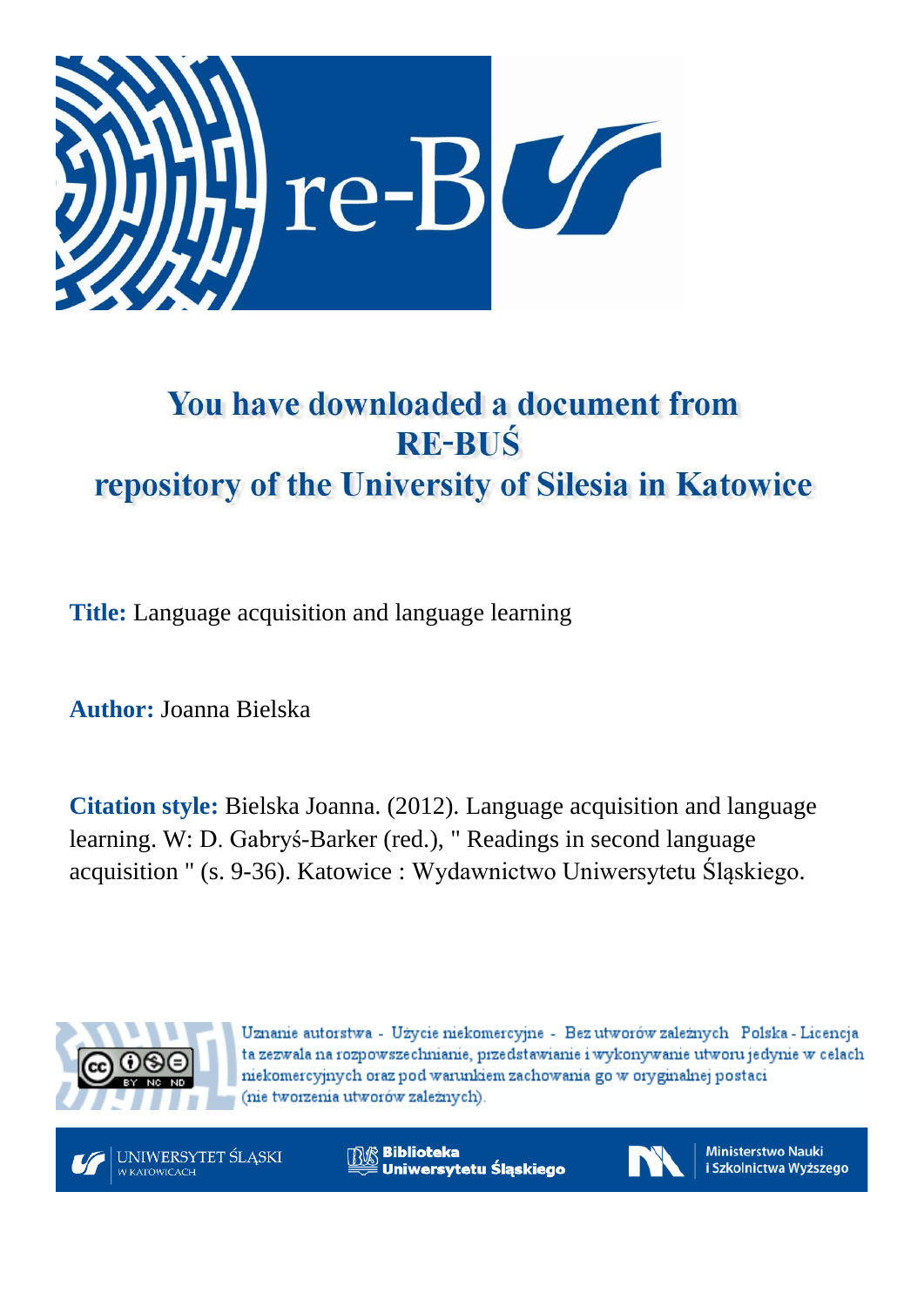#### CHAPTER 1

# Language acquisition and language learning

Joanna Bielska

## 1.1 Introduction

What does it mean to know a second language? Do second language learners possess two types of language knowledge represented in two different types of memory? Do they gain competence in a second language through two types of learning mechanisms differentiated by the presence or lack of awareness on the part of the learner? If so, are the two types of learning independent or do they interact? Is any of them primary? Can they be facilitated by instruction? These and similar questions have puzzled SLA researchers for over thirty years resulting in heated debates on the role of consciousness in second language acquisition (see e.g. Bialystok 1994, 2004; Ellis 2005a; Krashen 1981, 1982, 1994; Paradis 1994, 2004; Robinson 1995, 1997b, 2005; Schmidt 1990, 1993, 1994, 1995, 2001).

Understanding the difference and the relationship between explicit and implicit second language learning mechanisms is obviously important for SLA theorists, interested in looking into the human mind and explaining the cognitive processes involved in the highly complex task of acquiring a second language. It is also crucial for practitioners in the field of second/foreign language teaching, whose task is to design instruction in the way optimally facilitating the process of building second language learners' linguistic competence.

The purpose of this chapter is to present and discuss different claims concerning the dichotomy between implicit and explicit second language learning. The chapter starts with a short introduction to Stephen Krashen's acquisitionlearning distinction, since much of the research on the role of consciousness in SLA has been conducted as a reaction to Krashen's ideas on the relationship or, actually, lack of relationship between unconscious acquisition and conscious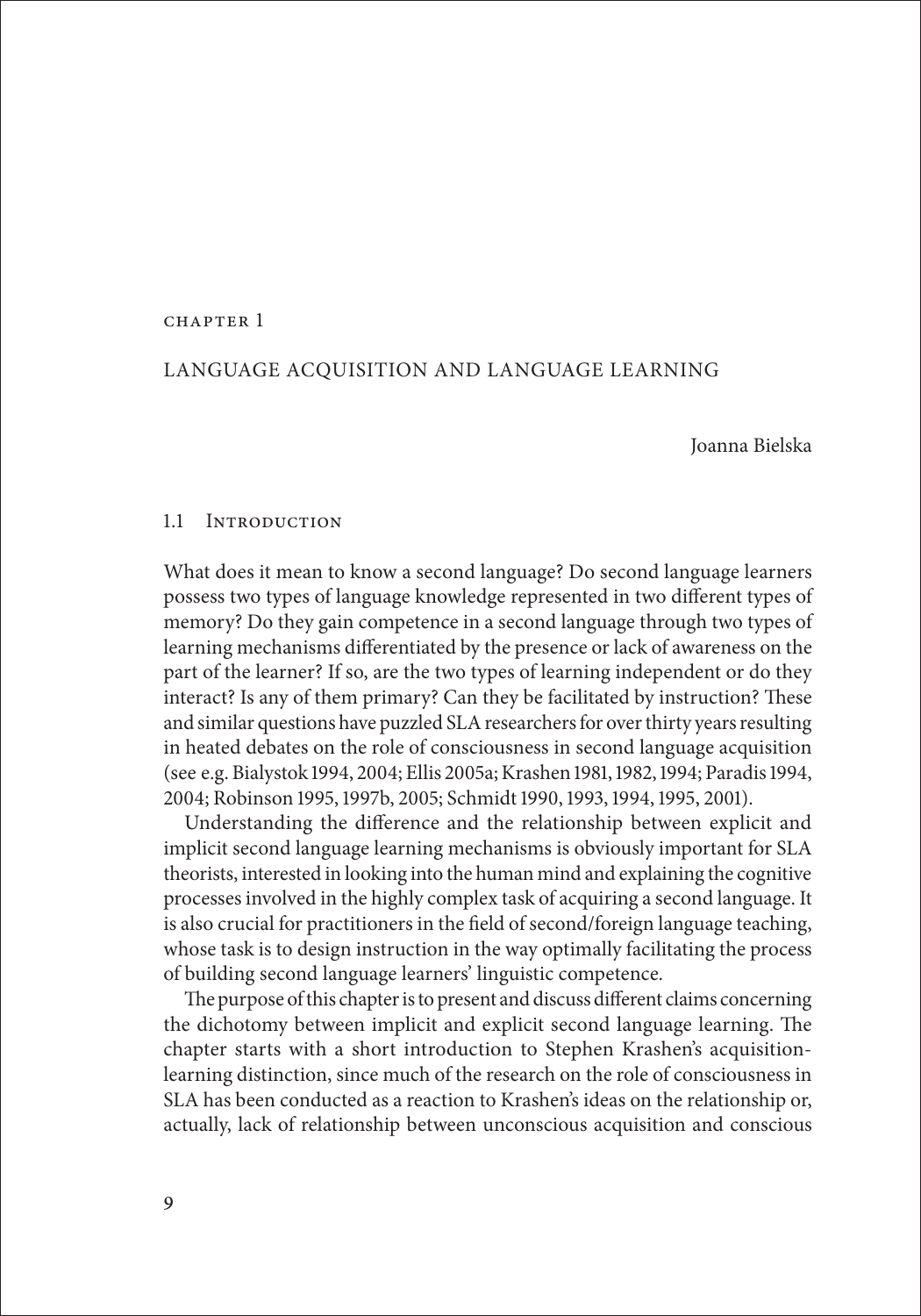learning of a second language. In the next section some terminological problems are addressed and explicit and implicit language knowledge, processing, and instruction are briefly defined. The relationship between explicit and implicit knowledge is then presented from different theoretical perspectives, followed by a brief review of empirical research findings related to the implicit/explicit knowledge interface and adiscussion of some methodological limitations involved in researching the dichotomy. The chapter concludes with some implications for second language instruction and suggestions for further research.

# 1.2 Krashen's Acquisition-Learning distinction

The first attempt to propose a general theory of second language acquisition was Stephen Krashen's Monitor Theory, developed in the 1970s and early 1980s (Krashen 1981, 1982, 1985). The theory consists of five interrelated hypotheses, namely the Acquisition-Learning Hypothesis, the Monitor Hypothesis, the Natural Order Hypothesis, the Input Hypothesis, and the Affective Filter Hypothesis. Taken together, they address a variety of issues crucial for understanding the process of gaining competence in a second language, e.g. the nature of language knowledge and language acquisition processes, the role of metalinguistic knowledge in language use, the existence of and access to the innate language acquisition faculty, the age factor in SLA, the effect of affect on SLA, practical implications for foreign language instruction, etc. While a detailed discussion of the theory is beyond the scope of this chapter (see Krashen 1981, 1982, 1985, 1992, 1994; Krashen and Terrell 1983 for description of the theory; McLaughlin 1987, Gregg 1984, Larsen-Freeman and Long 1991 for reviews), Krashen's views on the distinction between acquisition and learning, the relationship between the two constructs, and implications concerning the role of instruction in SLA will be briefly presented below, as they triggered a major ongoing debate in SLA.

The distinction between acquisition and learning is the central hypothesis in Krashen's Monitor Theory. Krashen maintains that there are two distinct and independent ways of developing competence in a second language: **acquisition**, "a subconscious process identical in all important ways to the process children utilize in acquiring their first language" (1985: 1), and **learning**, a process of developing "conscious knowledge of a second language, knowing the rules, being aware of them, and being able to talk about them" (1982: 10). While the distinction between conscious and unconscious mental processes is hardly disputable, Krashen's claims regarding the lack of interaction between the two separately stored types of knowledge they result in – the acquired knowledge and the learned knowledge – have excited a lively controversy among SLA theorists.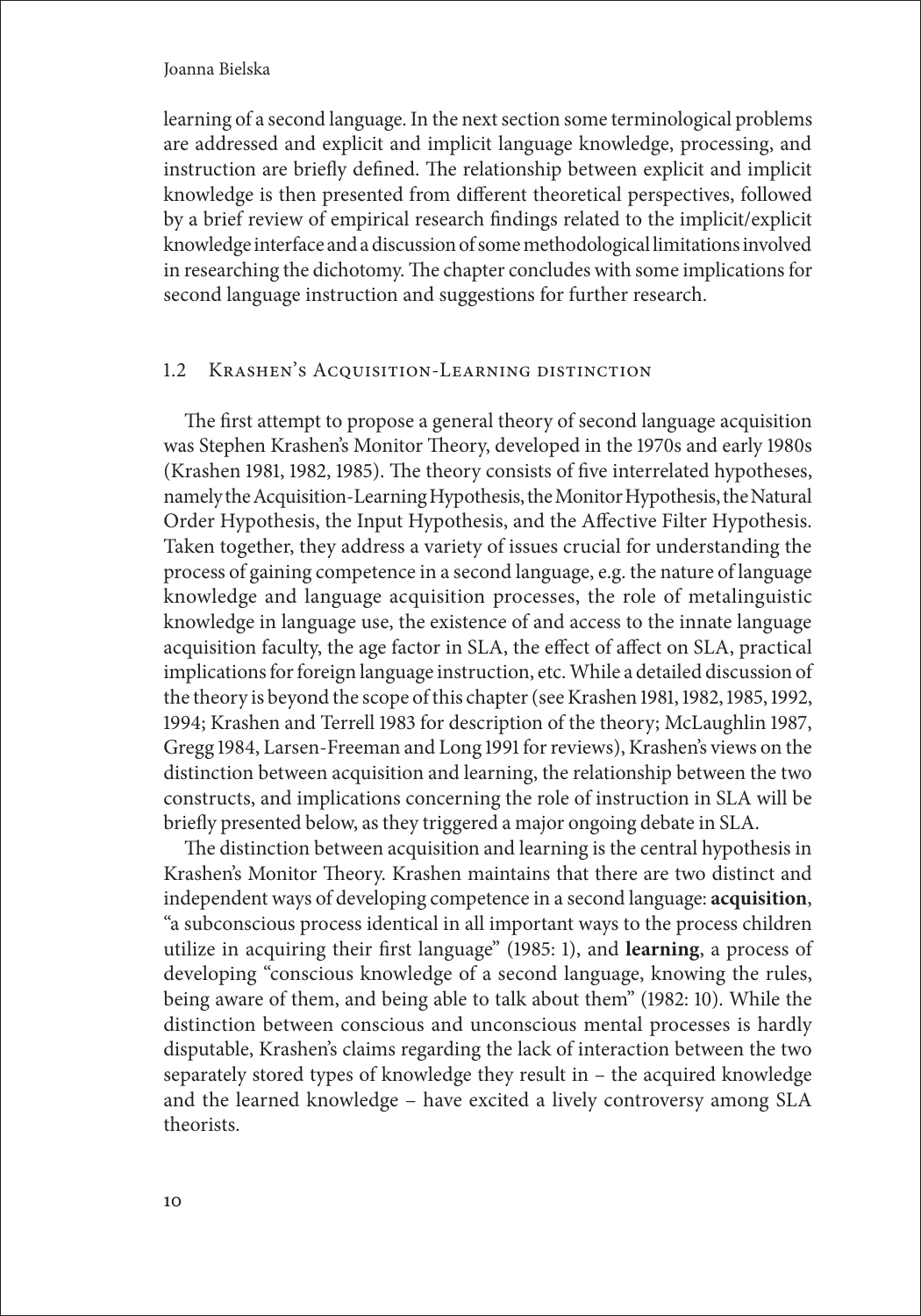According to Krashen, "learning does not 'turn into' acquisition" (1982: 83). His theory can therefore be referred to as a **non-interface** model (see section 1.4.1). In other words, explicit knowledge about language rules and patterns, built through conscious, intentional, and effortful processes in situations where learners focus their attention on the formal properties of language can never be converted into the type of knowledge learners draw on in spontaneous communication, i.e. acquired knowledge. Acquired knowledge can only be developed naturally, effortlessly and outside of awareness through exposure to **comprehensible input** and normal interaction in L2 situations where learners focus on meaning rather than form. While learned knowledge can serve "as a Monitor, or editor" (Krashen 1982: 15) during language production, Krashen claims that this is its only function, and no amount of practice can turn a learned rule into an acquired one. Apart from being a strong theoretical claim, the non-interface position has important practical implications. As noted by VanPatten and Williams, "the utility of learned knowledge within Monitor Theory is negligible. It follows that it is not worth spending precious instructional time on developing learned knowledge, as is typically the case in L2 classrooms" (2007: 27).

Another controversial issue related to Krashen's view of language acquisition is his claim that "adults can access the same natural 'language acquisition device' that children use" (Krashen 1982: 10), which leads to fundamental similarities between child first language acquisition and adult second language acquisition. Krashen's Monitor Theory is an example of so-called **language-specific nativism**, a theoretical perspective in the field based on the assumption that language acquisition, at least in the case of the first language, is impossible in the absence of an innate biologically endowed language faculty (see e.g. Chomsky 1975; White 2003, 2005; see also O'Grady 2005 for a discussion of different types of nativism). In Krashen's view, any language (first or second) is acquired through the interaction between linguistic information embedded in meaningful messages (**comprehensible input**) and the innate **language acquisition device** (LAD). This position is clearly unacceptable to a wide spectrum of SLA theorists who subscribe to constructivist views of language acquisition, which hold that the process is essentially governed by general laws of human learning, both associative and cognitive, rather than by any languagespecific mechanisms working on input and innate linguistic knowledge (see e.g. Carroll 2001, DeKeyser 2001, N.C. Ellis 2005b, Larsen-Freeman and N.C. Ellis 2006, MacWhinney 2001, Pienemann 1998, VanPatten 2004).

Krashen's claims would not be unanimously accepted in the nativist camp, either. SLA theorists investigating second language acquisition from the generative perspective tend to disagree on the availability of Universal Grammar (a component of LAD consisting of a system of grammatical categories and principles determining core properties of human language) to L2 learners and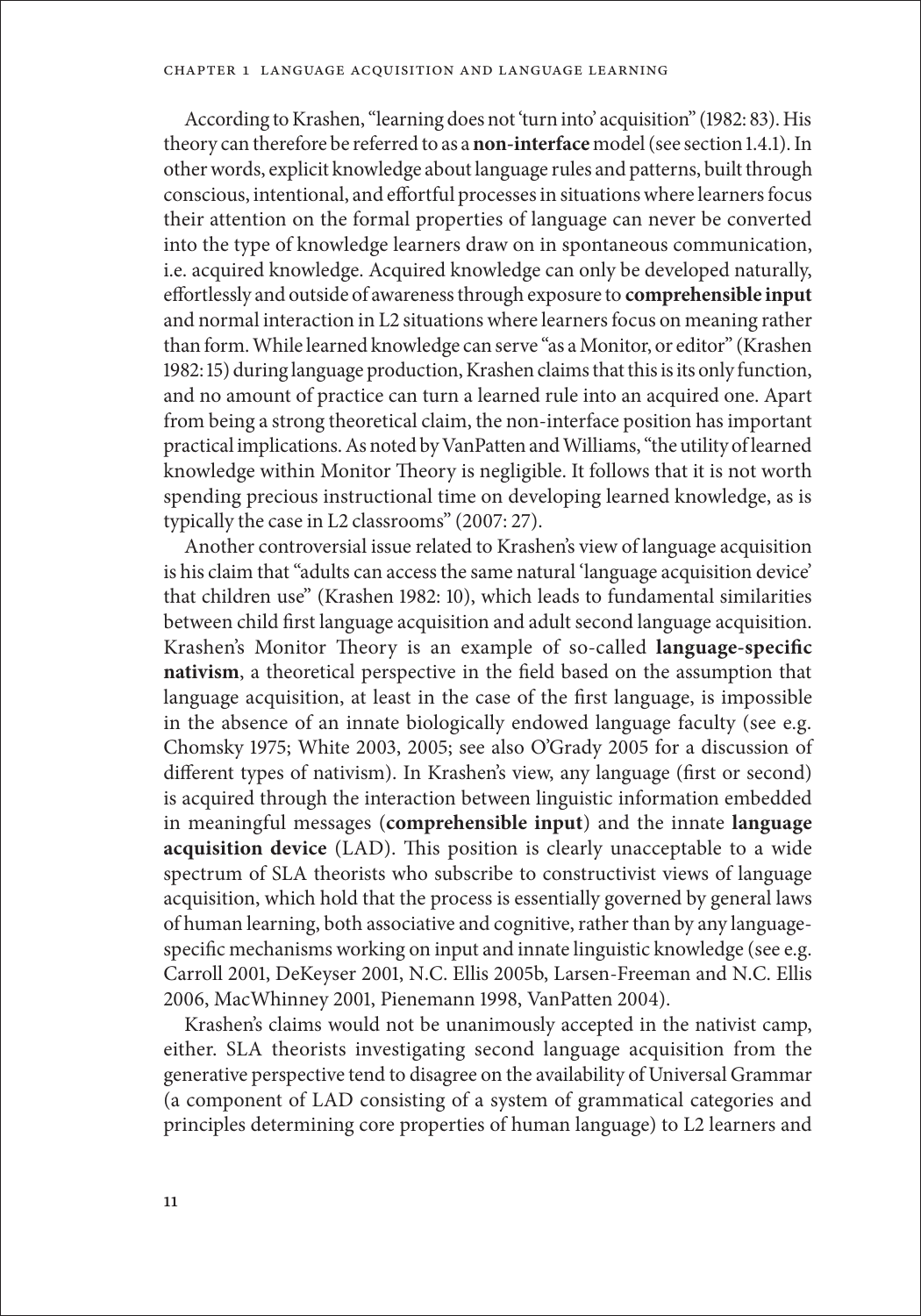its role in the process of forming interlanguage representation. Hypotheses concerning the accessibility of UG in SLA vary from no access, partial (indirect access), to full (direct) access (see e.g. Bley-Vroman 1990, Cook 1993, 1994, Gregg 1996, Schachter 1988, Schwartz and Sprouse 1996). For example, Bley-Vroman's (1989, 1990) **Fundamental Difference Hypothesis**(FDH), originally formulated in the context of the theory of Universal Grammar, stated that while children acquiring their first language rely on UG and language-specific processes, adult L2 learners use their knowledge of L1 and general problem solving processes to make up for the changes in the language faculty that occur with age (see Bley-Vroman 2009 for a recent reformulation of FDH).

A major weakness of the Monitor Theory is that the constructs it is based on are inadequately defined and the cognitive processes involved in language acquisition and learning are not actually explained in sufficient detail. The supporting empirical evidence provided by Krashen has also been viewed as insufficient and the theory has been seriously criticised on a variety of grounds including the view that it fails to meet the criteria for good theory (Gregg 1984, McLaughlin 1987). It is important to note, however, that Krashen's propositions stirred the imagination of SLA researchers, set new directions for SLA research and opened a debate on a number of important issues which still constitute the focus of theorizing within SLA (some of them will be discussed in the following sections of this chapter). As noted by VanPatten and Williams, "an understanding of this theory is crucial to understanding the field of SLA theory and research as a whole" (2007: 25).

# 1.3 Implicit and explicit second language learning – defining the dichotomy

Defining the implicit-explicit dichotomy is by no means an easy task. One source of difficulty is the degree of overlap between this and other terminological distinctions, e.g. incidental vs intentional learning. **Incidental learning** has been defined as "unintended learning" (Schmidt 1995: 7) or learning by not focusing attention on what is being learnt (Paradis 1994, Schmidt 1994, Krashen 1989, Hulstijn 2005), for example learning grammar while focusing on communication or acquiring vocabulary while focusing on comprehending a text. **Intentional learning**, on the other hand, involves explicit intention on the part of the learner, i.e. deliberate focusing of attention and other cognitive resources on the learning goal. In contrast, as noted by Hulstijn (2005), the most important criterion for distinguishing implicit from explicit learning is the absence or presence of "awareness at the point of learning" (Schmidt 1994: 20). **Implicit learning** is said to be unconscious or subconscious (as noted by Schmidt, "no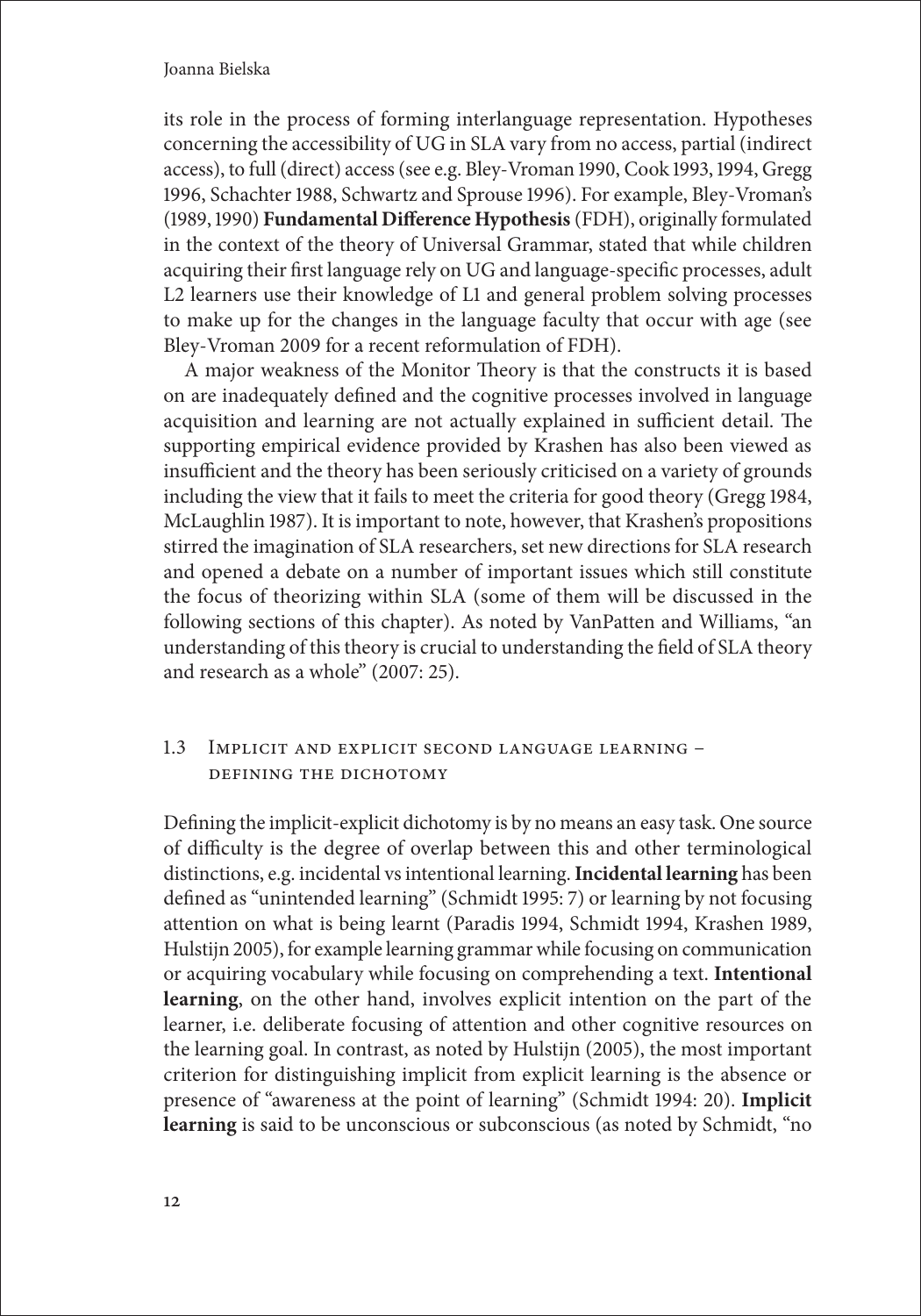one seems to make a distinction between the two" (1995: 3)), i.e. occur without awareness, **explicit learning**, on the other hand, is characterized by the presence of awareness during learning. Thus, implicit learning is always incidental, but it entails much more than unintended learning. Similarly, intentional learning will always be explicit, as awareness is implicated in all deliberate actions, but explicit learning does not have to be intentional (see Hulstijn 2005 for more discussion of the distinctions between incidental and implicit and between intentional and explicit learning).

Although by now it has generally been accepted that it is the presence or lack of consciousness (understood as awareness at the point of learning) which is the characteristic feature distinguishing explicit learning from implicit learning (e.g. DeKeyser 2005, Hulstijn 2005), not all terminological problems have been resolved due to the difficulty of defining awareness and its different levels (see section 1.4.3 for further discussion of this issue). Another difficulty is related to the differences in the meaning of the terms "explicit" and "implicit" when used with reference to the dichotomy in types of knowledge, learning processes, or types of instruction. The discussions of the differences between explicit and implicit knowledge revolve around the issues of content, storage, and access, each of them raising considerable controversy. Ellis (2005b: 214) offers the following descriptions of implicit and explicit knowledge:

Implicit knowledge is procedural, is held unconsciously and can only be verbalized if it is made explicit. It is accessed rapidly and easily and thus is available for use in rapid, fluent communication. In view of most researchers, competence in an L2 is primarily a matter of implicit knowledge.

Explicit knowledge is declarative […], is held consciously, is learnable and verbalizable and is typically accessed through controlled processing when learners experience some kind of linguistic difficulty in the use of the L2. A distinction needs to be drawn between explicit knowledge as analysed knowledge and as metalingual explanation. The former entails a conscious awareness of how a structural feature works while the latter consists of knowledge of grammatical metalanguage and the ability to understand explanations of rules.

The distinction between explicit and implicit learning, as described above, refers to the two different modes of language processing involved in the development of linguistic competence and the complex, if any, interaction between them (see section 1.4 for further discussion).

Finally, the distinction between explicit and implicit instruction refers to describing differences between various types of pedagogical procedures. As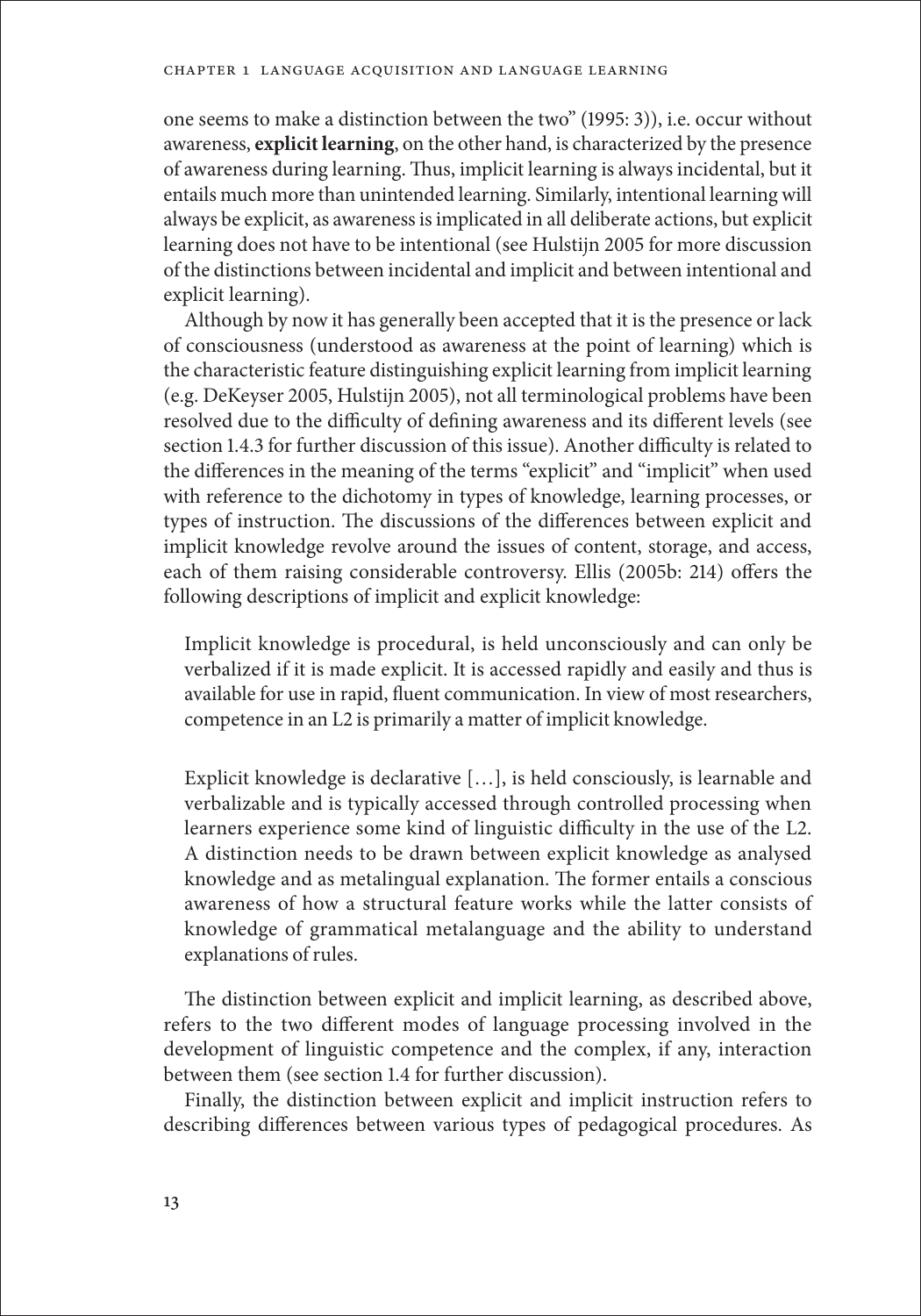defined by DeKeyser, "an instructional treatment is explicit if rule explanation forms part of the instruction (deduction) or if learners are asked to attend to particular forms and try to find the rules themselves (induction)" (2005: 321). In contrast, instruction is defined as implicit when it makes no overt reference to rules and no directions to attend to particular forms are given (Norris and Ortega 2000, Doughty 2005). As noted by Doughty (2005), during either explicit or implicit instruction, learners' attention may be drawn to language forms in isolation ("focus on forms"), during the processing of meaning ("focus on form"), or not at all ("focus on meaning"). Rule presentation, manipulated input, and feedback, three major components of pedagogical interventions, can be placed along an explicit/implicit continuum such that "the more metalinguistic the learning condition, the more explicit it is; the more 'naturalistic' the learning condition, the more implicit it is considered to be" (Sanz and Morgan-Short 2005: 234). Evaluating the relative effects of different types of explicit and implicit instruction has been the focus of much debate in SLA (see e.g. Norris and Ortega 2000, Ellis 2001, Doughty 2005 for further discussion).

# 1.4 The relationship between implicit and explicit knowledge – the interface hypothesis

Although there is no agreement between SLA theorists as to the exact nature of linguistic knowledge, different accounts of L2 learning, whether innatist (e.g. Gregg 1989, White 2003, 2005) or constructivist (e.g. DeKeyser 2001, N.C. Ellis 2005b; MacWhinney 1999, 2001, Pienemann 1998, VanPatten 2004), acknowledge that second language acquisition entails the development of implicit knowledge. Distinguishing whether L2 learners' knowledge is represented implicitly or explicitly is therefore essential for SLA researchers irrespective of their theoretical views regarding the nature of linguistic knowledge and language learning (Ellis 2005a). It is also important to understand whether second language acquisition is driven by implicit or explicit language processing as well as whether and how implicit and explicit modes of learning interact to produce one's linguistic competence. This is where various accounts of second language acquisition differ considerably, and the divergent views of what happens "at the interface" (cf. N.C. Ellis 2005a) result in differing suggestions regarding second language instruction. Ellis (2005a, 2005b) has identified three major positions on the implicit/explicit interface issue: the non-interface position, the strong interface position, and the weak interface position. These are briefly discussed in the following sections.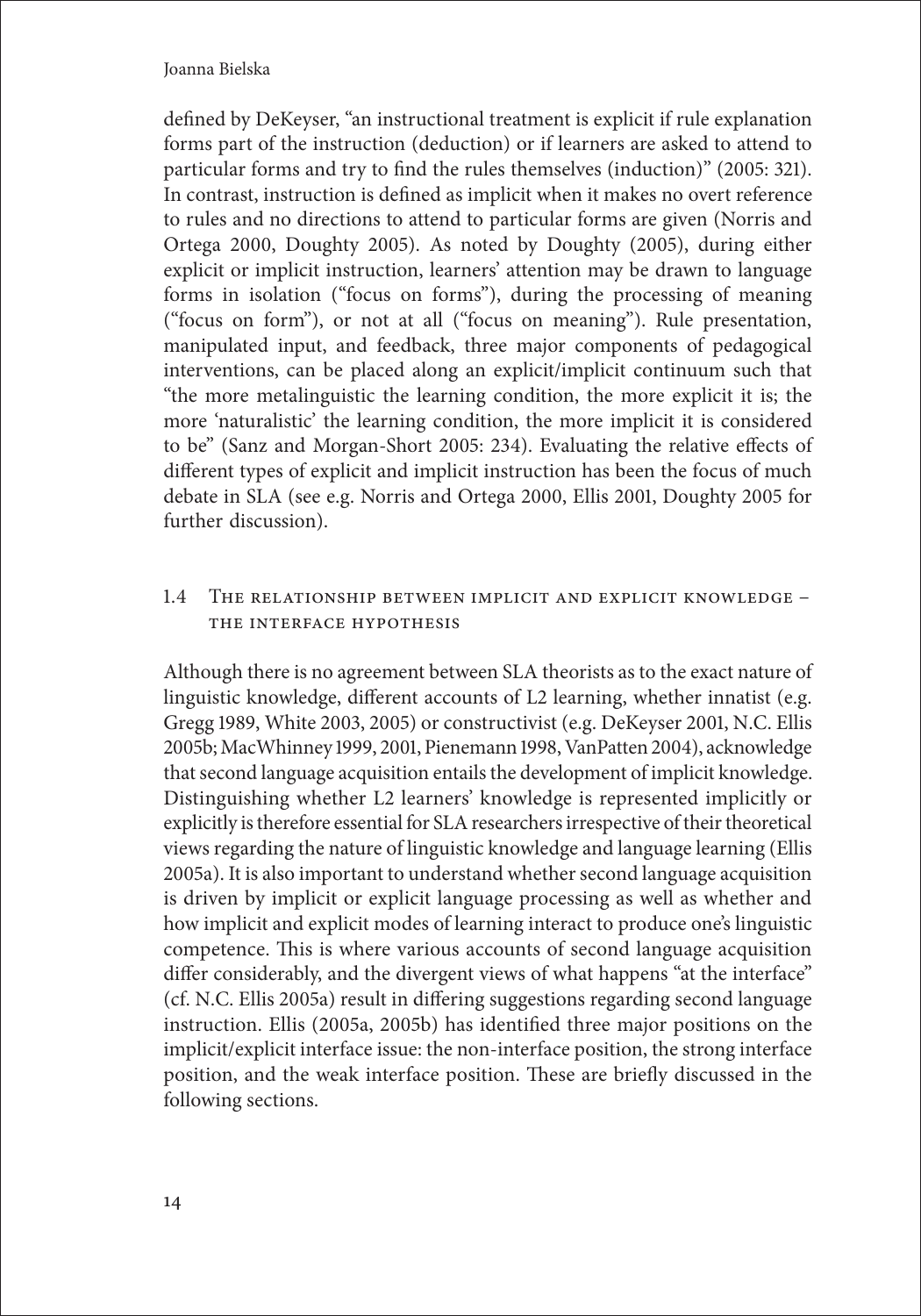## *1.4.1 The non-interface position*

The non-interface position has already been mentioned with reference to Krashen's learning-acquisition distinction (see section 1.2). According to Krashen (1985), implicit processing (with focus on meaning, not on form) of implicit input (meaningful language) results in the development of domainspecific implicit knowledge (i.e. true linguistic competence, cf. Sanz and Morgan-Short 2005). In contrast, explicit processing (with attention to form) of explicit evidence (e.g. grammar explanations) leads to the development of explicit knowledge which, although useful in monitoring one's performance, never "turns into acquisition" (Krashen 1982: 83). In the same vein, acquired knowledge never becomes explicit, i.e. conscious and available for verbal report. Krashen has therefore postulated that implicit and explicit knowledge are two separate knowledge systems.

Some support for the dissociation of the two types of knowledge postulated by Krashen has come from research on bilingualism conducted from the neurolinguistic perspective. According to Paradis (1994, 2004), implicit and explicit knowledge are two entirely different systems, which involve different neurofunctional mechanisms subserved by different cerebral structures (cf. Ullman 2005). Implicit linguistic knowledge, represented in procedural memory, is acquired incidentally (i.e. by focusing attention on something other than what is being acquired), stored implicitly (i.e. it is not available to conscious awareness), and used automatically (i.e. without conscious control). In contrast, explicit knowledge, represented in declarative memory, is learned consciously by focusing attention on what is to be learnt, can later be recalled into conscious awareness, and relies mostly on controlled processing. These two knowledge systems are qualitatively different and function independently. In normal circumstances, language users tend to rely on the implicit system, which is much faster, more robust, and less variable. The explicit system may be used to compensate for gaps in implicit competence and thus contribute to performance, but it remains a separate system, subserved by different neurofunctional mechanisms.

In contrast to the interface position described below, at the core of the non-interface position is the claim that declarative knowledge is not proceduralized through practice. As Paradis puts it, "explicit knowledge cannot be 'converted' or 'transformed' into implicit competence" (2004: 45). Paradis claims that "acquisition is not a process of automatizing rules of which the learner is aware, but of automatizing computational procedures (of which the learner is not aware) that underlie the automatic comprehension and production of sentences that, by inference, at a higher level of abstraction, can be described by linguists as corresponding to (pedagogical or theoretical) linguistic rules"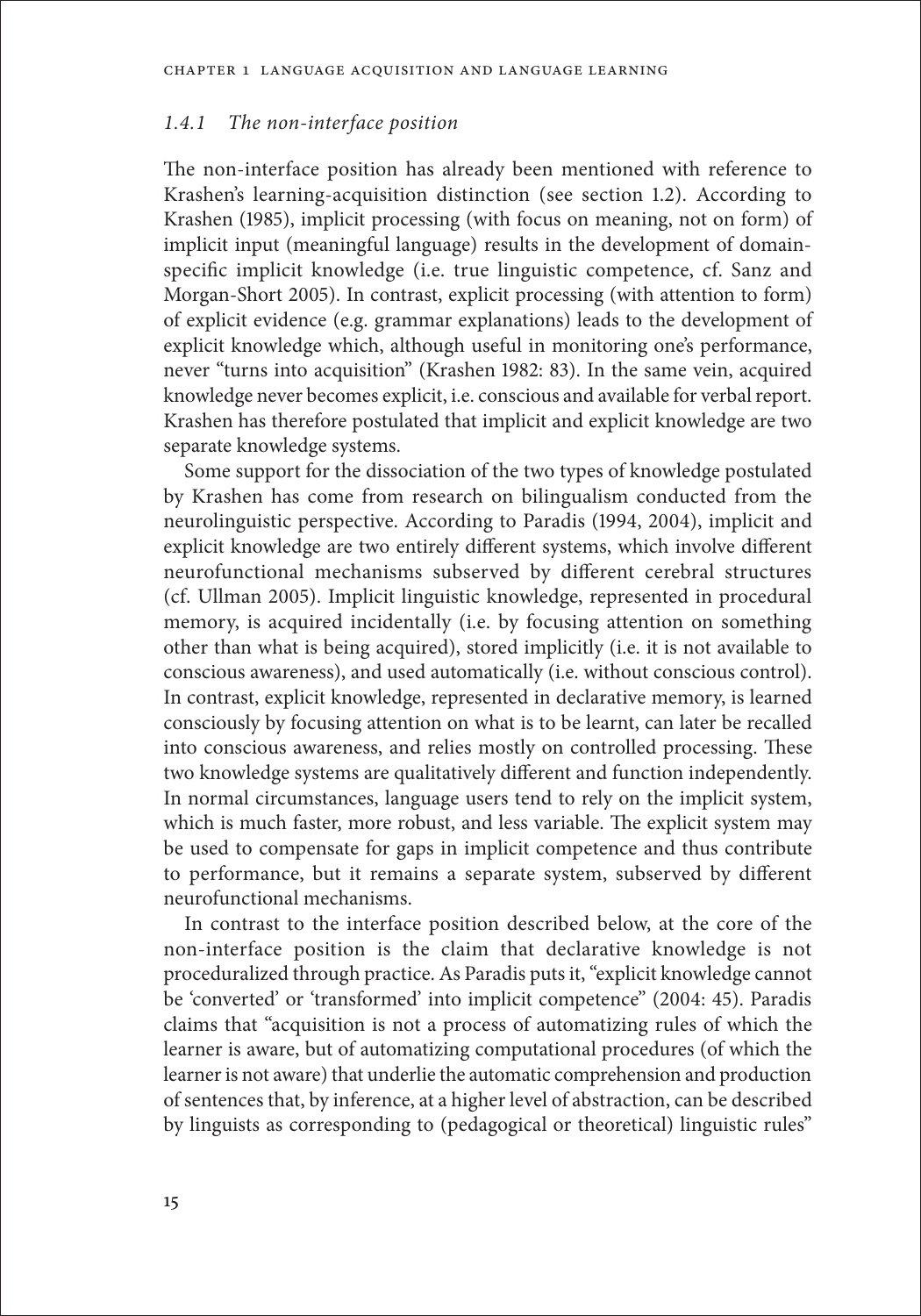(Paradis 2004: 41). Therefore, metalinguistic knowledge does not gradually become implicit linguistic competence, but linguistic competence develops through practice alongside explicit knowledge, and both systems remain independently available to the language user. With time, reliance on implicit knowledge replaces the use of explicit knowledge. To quote Paradis again, "it is true that skilled use of a second language often begins as controlled processes that gradually appear to become automatic. In reality, controlled processing is gradually replaced by the use of automatic processing, which is not just the speeding-up of the controlled process, but the use of a different system which, through practice, develops in parallel" (Paradis 2004: 35). Moreover, the process of internalization of the computational procedures represented in procedural memory is entirely unconscious. Although learners may be aware of the surface form of utterances, they remain totally unaware of their underlying structure. Therefore, implicit competence never becomes explicit knowledge.

Accepting the non-interface view of implicit-explicit dichotomy entails a largely non-interventionist position with regard to the role of instruction in SLA. Viewed from this perspective, the role of L2 instruction is mostly limited to the provision of an environment conducive to SLA (cf. Doughty 2005). To this end, L2 instruction should provide learners with sufficient amounts of input so that domain-specific or more general learning processes (depending on the researcher's theoretical stance) can start to operate. As Krashen states, "the only contribution that classroom instruction can make is to provide comprehensible input that might not otherwise be available outside the classroom" (1985: 33–34).

Nevertheless, formal instruction may also have an indirect positive effect on L2 acquisition (Long 1983, Paradis 2004). As noted by Krashen (1985), the learned knowledge serves as a monitor for checking the accuracy of the output generated by the learner's implicit competence. This process as well as direct L2 instruction draw the learner's attention to the forms that need to be practised, potentially resulting in further exposure to and practice of the correct forms. As noted by Paradis (2004), such increased practice of the appropriate form should hasten the acquisition of the underlying computational procedures that constitute linguistic competence.

# *1.4.2 The strong interface position*

The strong interface position has most forcefully been promoted by DeKeyser (1997, 1998, 2001, 2005, 2006). As he notes,

Even though implicitly acquired knowledge tends to remain implicit, and explicitly acquired knowledge tends to remain explicit, explicitly learned knowledge can become implicit in the sense that learners can lose awareness of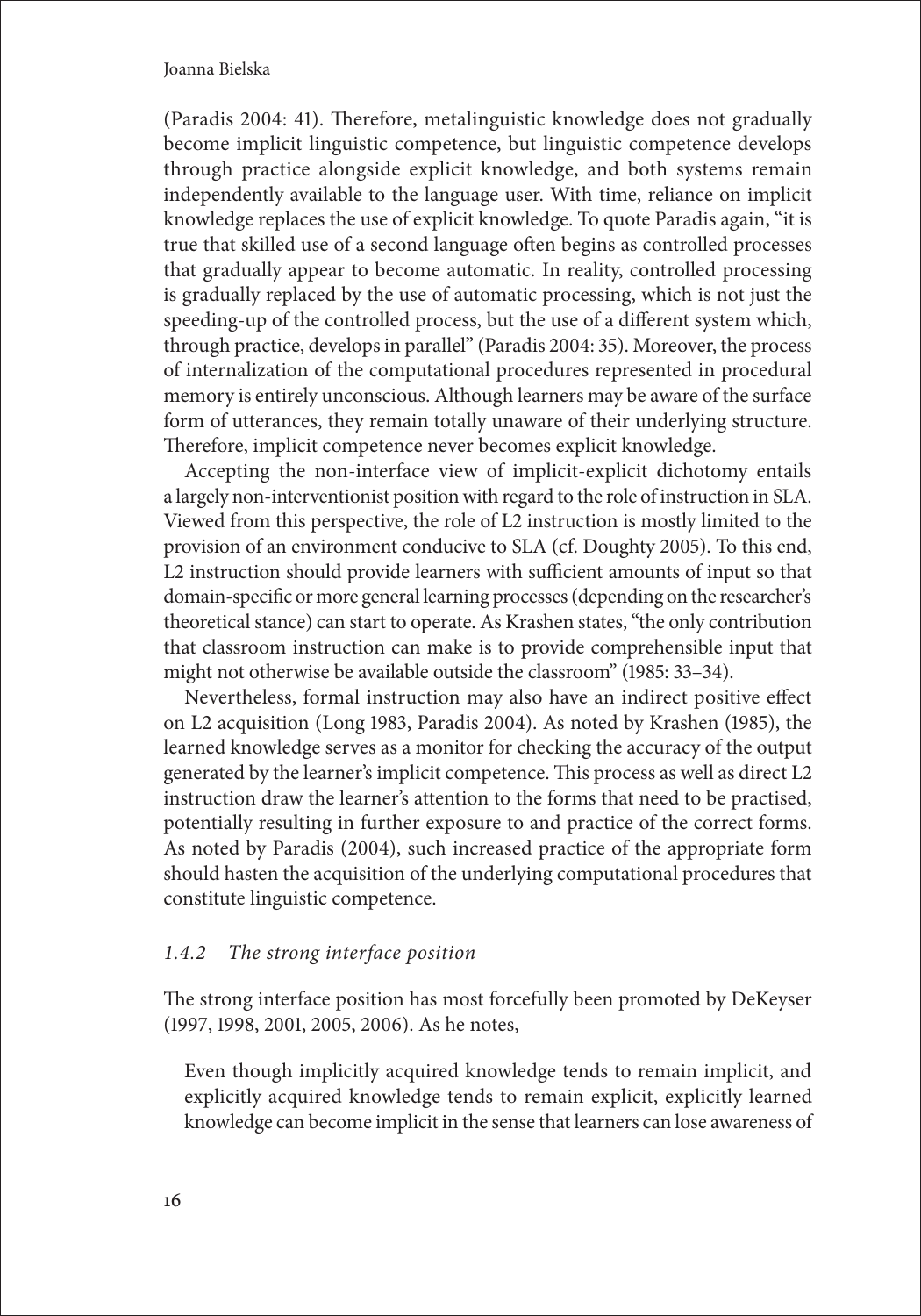its structure over time, and learners can become aware of the structure of implicit knowledge when attempting to access it, for example by applying it to a new context or for conveying it verbally to somebody else. (DeKeyser 2005: 315)

Drawing on Anderson's Adaptive Control Theory (ACT) model of cognitive skill acquisition (see e.g. Anderson 1990, 1995), DeKeyser argues that some, though not all, second language acquisition occurs in the three stages of development characteristic for complex skill acquisition in general: declarative, procedural, and automatic. In the first stage of skill acquisition, the learner develops declarative knowledge about the skill, so-called "knowledge that", which most often occurs as a result of explicit instruction accompanied by demonstration of skilled behaviour by an "expert". In the next stage, the declarative knowledge is proceduralized, i.e. turned into "knowledge how". The last stage involves the gradual process of automatization or fine tuning of procedural knowledge: as a result of practice, the time required to execute the task (reaction time), the percentage of errors (error rate) and the amount of attention required gradually decrease leading to fluency and spontaneity in the relevant behaviour (cf. DeKeyser 2007). At this stage, learners may lose the declarative knowledge drawn on in the initial stages of skill acquisition, although this is not necessarily the case (see DeKeyser 1998 for further discussion).

The transition from declarative knowledge to procedural knowledge, followed by its gradual automatization is not linear, but follows the power law of learning, a mathematical function repeatedly observed in the acquisition of many different skills (see e.g. Newell and Rosenbloom 1981, quoted in DeKeyser 2007), indicating that the shift from declarative to procedural knowledge is achieved rather quickly, in notable contrast to a much slower process of automatization of procedural knowledge. As noted by DeKeyser (2007), the power law of learning is a robust empirical phenomenon and a central concept in the study of skill acquisition; its shape is believed to "contain the key to some fundamental learning mechanisms" (DeKeyser 2007: 99) and has been interpreted as indicative of "a qualitative change over time, as a result of practice, in the basic cognitive mechanisms used to execute the same task" (DeKeyser 2007: 99; see DeKeyser 2001 for a thorough discussion of the power law of learning).

The application of skill acquisition theory to SLA results in emphasizing the importance of explicit knowledge in the initial stages of learning and the need to engage learners in systematic practice so that this knowledge is proceduralized. As in line with the theory, one can only practise something one has some available declarative knowledge of (Sharwood-Smith 1994, cf. DeKeyser 1998: 53) and the process of proceduralization requires engaging in the target behaviour of conveying meaning in the foreign language while keeping the relevant declarative knowledge in working memory, one fundamental principle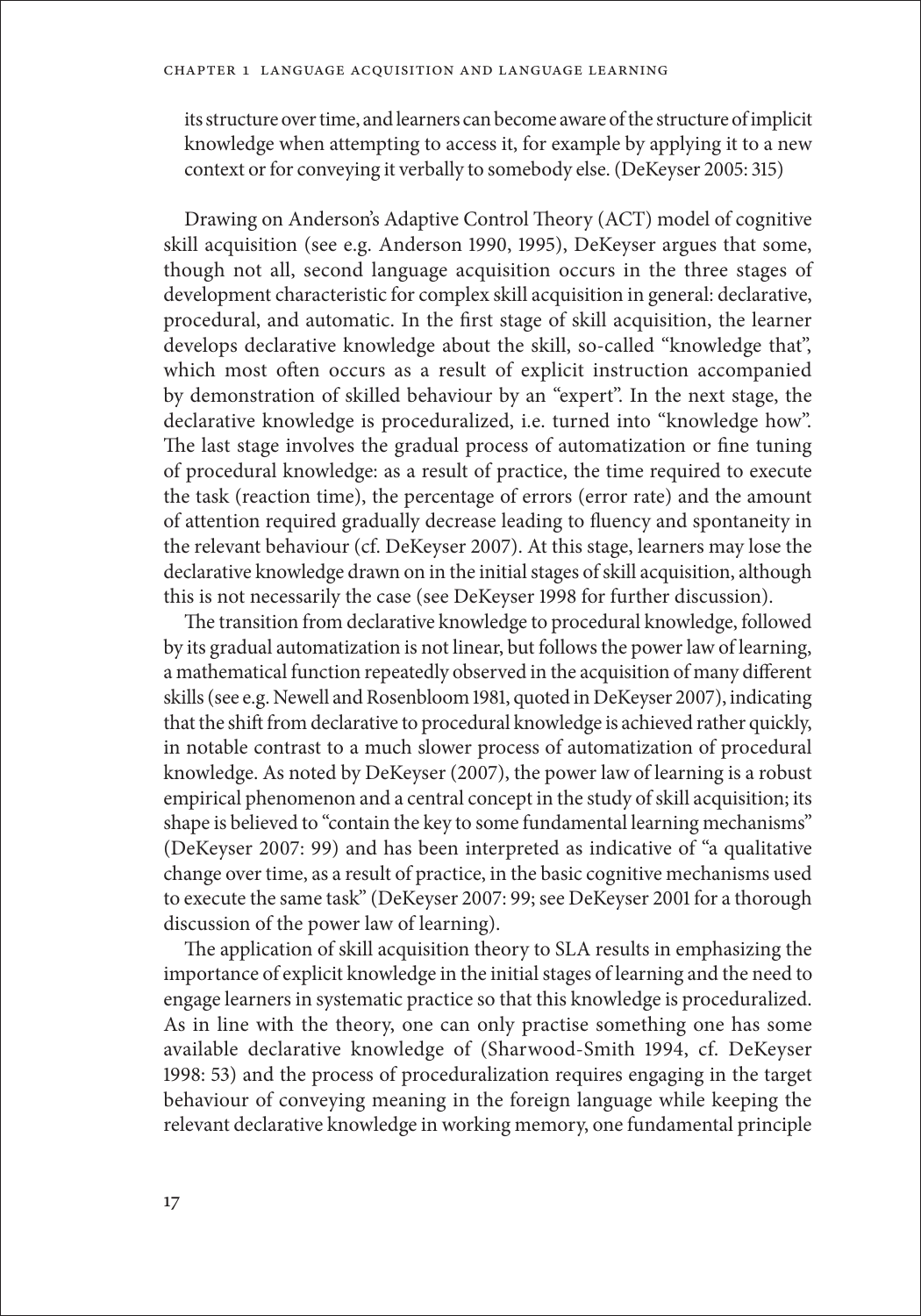of L2 instruction should be choosing and sequencing tasks in such a way that they provide opportunities for "systematic, yet truly meaningful and contextembedded practice of forms that have previously been in focus" (DeKeyser 2001: 146). Declarative knowledge should, therefore, be developed first, followed by structured (though not repetitive) exercises aiming at improving its accessibility during communicative tasks, and then proceduralized (and eventually automatized) through meaningful practice provided by extended exposure to relevant forms in the input and more open-ended communicative activities (cf. DeKeyser 1998: 58–60).

Care should also be taken to foster the retention of declarative knowledge due to a directional asymmetry which characterizes skill acquisition and increases with learning (DeKeyser 2001, see also Segalowitz 2005). Procedural knowledge has been shown to be highly specific, and consequently resistant to transfer to other, even similar, tasks, whereas declarative knowledge is generalizable to new situations. As DeKeyser argues:

The implication for training is that two kinds of knowledge need to be fostered, both highly specific procedural knowledge, highly automatized for efficient use in the situations that the learner is most likely to confront in the immediate future, and also solid abstract declarative knowledge that can be called upon to be integrated into much broader, more abstract procedural rules, which are indispensable when confronting new contexts of use. (DeKeyser 2007: 100)

It is important to note that skill acquisition theory has not been proposed as an explanation of all processes involved in second language acquisition. As noted by DeKeyser (2007), the theory is most easily applicable in the case of highaptitude adult learners engaged in the learning of simple structures at fairly early stages of learning in instructional contexts. Consequently, while it offers specific implications for formal L2 instruction, it should not be seen, in DeKeyser's (1998, 2007) view, as totally incompatible with other theoretical positions in the field, most notably those representing the weak interface position discussed next.

# *1.4.3 The weak interface position*

The weak interface position exists in different versions (Ellis 2005a). What they have in common, however, is the claim that second language acquisition, even in instructed settings, is mainly a process of building implicit knowledge of L2. Explicit knowledge may have an indirect effect on the development of linguistic competence by facilitating key acquisitional processes, mainly by drawing learners' attention to aspects of target language input which might otherwise go unnoticed or take too long to notice. Thus the potential role of explicit knowledge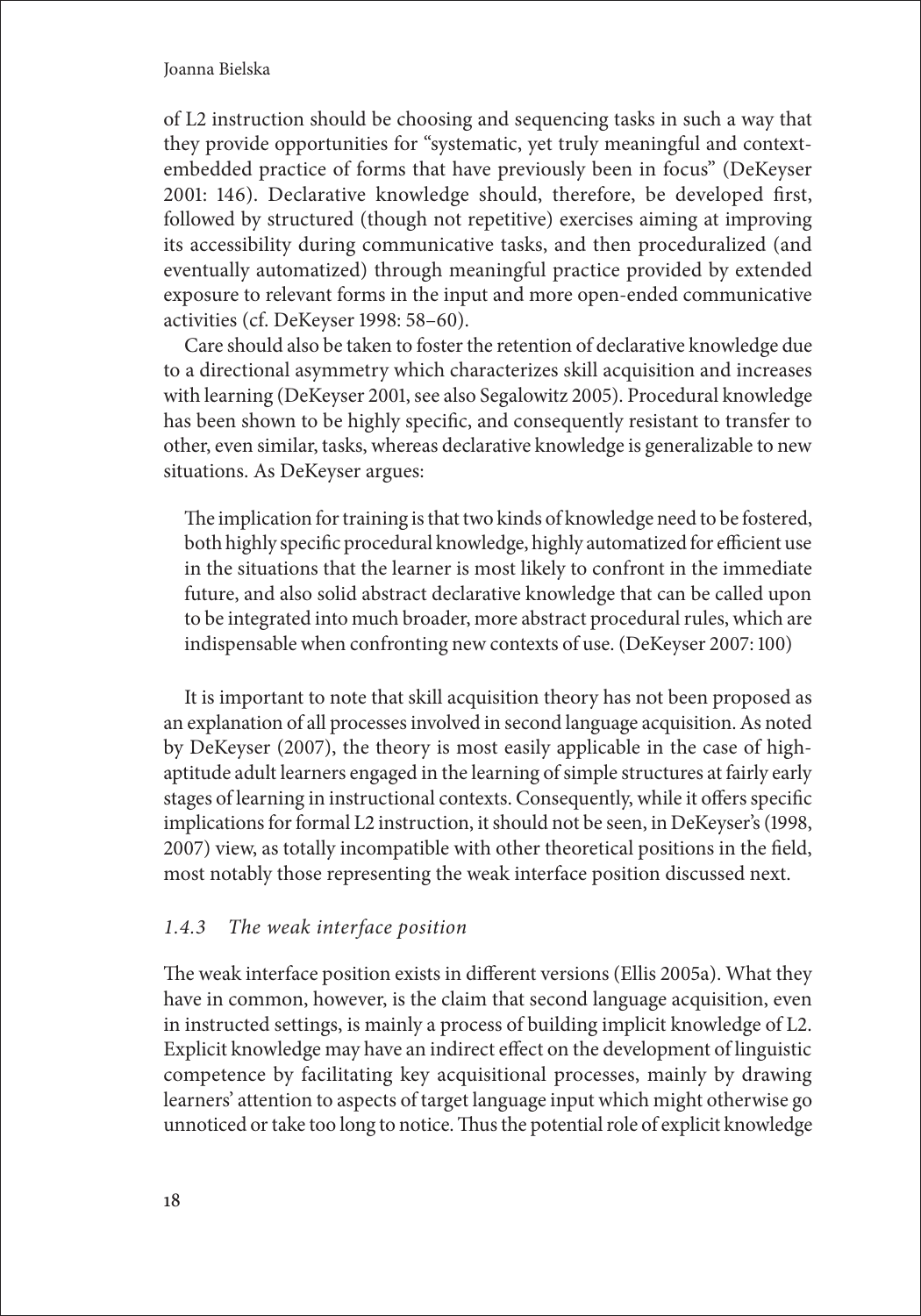consists in altering the learner's implicit processing strategies with the effect of making them more attuned to the target language input, which should result in increased efficiency of SLA (see e.g. Doughty 2005, VanPatten 1996, 2004). As implicit learning is a gradual process which is said to be "labouriously slow" (N.C. Ellis 1993: 309), explicit learning may provide a short cut resulting in an increased rate of second language acquisition.

Much of the research directly or indirectly addressing the explicit-implicit interface issue has been motivated by Schmidt's **noticing hypothesis** (Schmidt 1990, 1993, 1995, 2001), which addressed the issue of the role of consciousness in language learning in the way relevant to many different theories of second language acquisition. In his original formulation of the hypothesis, Schmidt (1990, 1995) claimed that language learning without attention is impossible and that awareness at the level of noticing (also called focal awareness), defined as "the conscious registration of some event" (Schmidt 1995: 29) is necessary for selecting input as intake for L2 learning. As noted by Ellis (2005b), in later formulations Schmidt slightly modified his position to allow for the possibility of non-conscious learning of linguistic form, arguing in favour of the weaker claim that "more attention results in more learning" and that "people learn about the things they attend to and do not learn much about the things they do not attend to" (Schmidt 2001: 30). He stressed that what must be noticed are "elements of the surface structure of utterances in the input, instances of language, rather than any abstract rules or principles of which such instances must be exemplars" (Schmidt 2001: 5). Schmidt's ideas on the role of noticing in SLA have been a topic of great debate in the SLA field (see e.g. Tomlin and Villa 1994, Carroll 1999, Gass 1997, Robinson 2005). The claim that noticing contributes to language learning has been used as an argument in favour of different types of pedagogical intervention in instructed SLA designed to induce noticing of relevant features in L2 input, e.g. focus on form (Long and Robinson 1998; Doughty 1998, 2005), processing instruction (VanPatten 1996, 2004), and input enhancement (Sharwood-Smith 1994, 2007, Wong 2005).

Schmidt (1990, 1995, 2001) has also made a distinction between awareness at the level of noticing, and awareness at the level of understanding. While in more recent formulations (Schmidt 2001) **noticing** is understood in a restricted sense and entails awareness at a very low level of abstraction, **understanding** is viewed as awareness at higher levels of abstraction. Thus, noticing refers to allocating attention to surface features and item learning, whereas becoming aware of structural regularities of a language by making comparisons across instances and different forms of metalingustic reflection are a matter of understanding. As Schmidt notes, "a higher level of awareness (understanding) is involved in contrasts between explicit learning (learning on the basis of conscious knowledge, insights, and hypotheses) and implicit learning (learning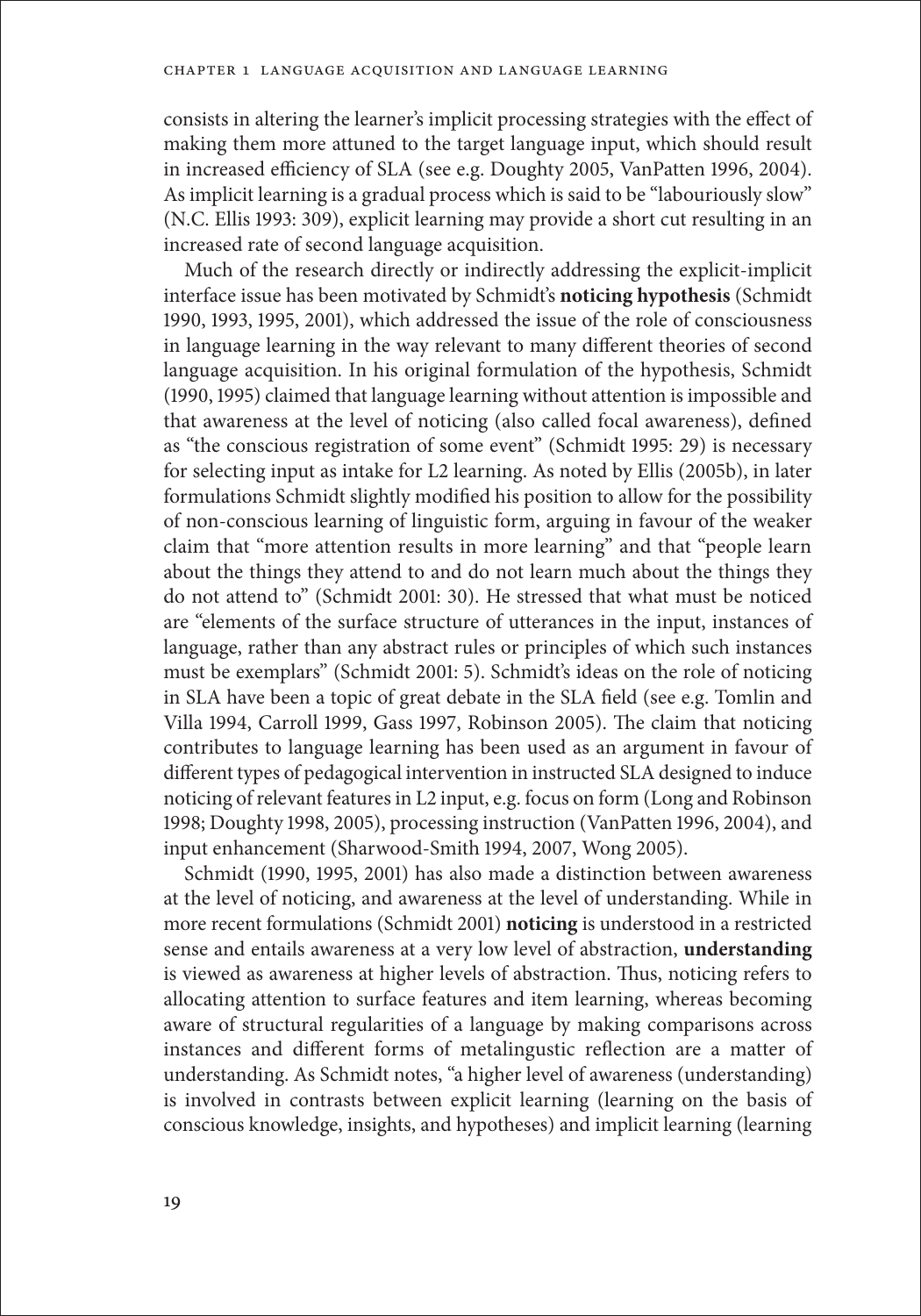based on unconscious processes of generalization and abstraction)" (1995: 1). Explicit learning involves not only awareness at the level of noticing, but also awareness at the level of understanding, whereas implicit learning does not involve understanding.

Is there, however, any relationship between explicit and implicit knowledge? Can "learned" knowledge become "acquired", to use Krashen's terms? Actually, according to Schmidt,

Another, possibly more productive, way to pose the question is in terms of learning processes (rather than types of knowledge), to ask whether bottom-up, data driven processing, and top-down, conceptually driven processing guided by goals and expectations (including beliefs and expectations concerning the target language grammar), interact; to which the answer is probably yes, they do. (Schmidt 2001: 5)

To date, little is known about the exact nature of this interaction in second language acquisition, as little is known concerning SLA processes in instructed settings (see e.g. Doughty 2005). SLA researchers differ both in their theoretical viewpoints and suggestions for second language instruction. For example, Doughty (2005), in contrast to DeKeyser (2005), argues that although implicit and explicit language learning have been shown to occur simultaneously, the default processing mode in second language acquisition, as in first language acquisition, is implicit. As she adds, however, "this need not and certainly does not rule out the occasional switch to explicit processing" (Doughty 2005: 292), which, in fact, appears to be necessary to override the effects of input processing strategies developed in the process of L1 acquisition. This is best done in focus on form interventions, which draw learners' attention to relevant L2 forms when problems arise incidentally during meaning oriented tasks (see Doughty and Williams 1998, Pawlak 2006 for more information on form-focused instruction).

The goal of second language instruction, therefore, should be to organize learners' L2 processing space such that learners' attention is drawn to relevant elements of language in the input and their perceptual processes are engaged in implicit learning. There is little value in promoting metalinguistic awareness as "explicit, declarative information is only helpful in improving performance in cases where complex tasks involve few and obvious variables" (Doughty 2005: 298). Moreover, there is evidence that "declarative knowledge is a byproduct of practice during implicit learning" (Doughty 2005: 295), as increases in verbalization ability usually follow rather than precede improvements in performance. Doughty concludes that providing explicit knowledge in advance of task does not facilitate language learning, which contrasts with DeKeyser's position outlined in section 1.4.2.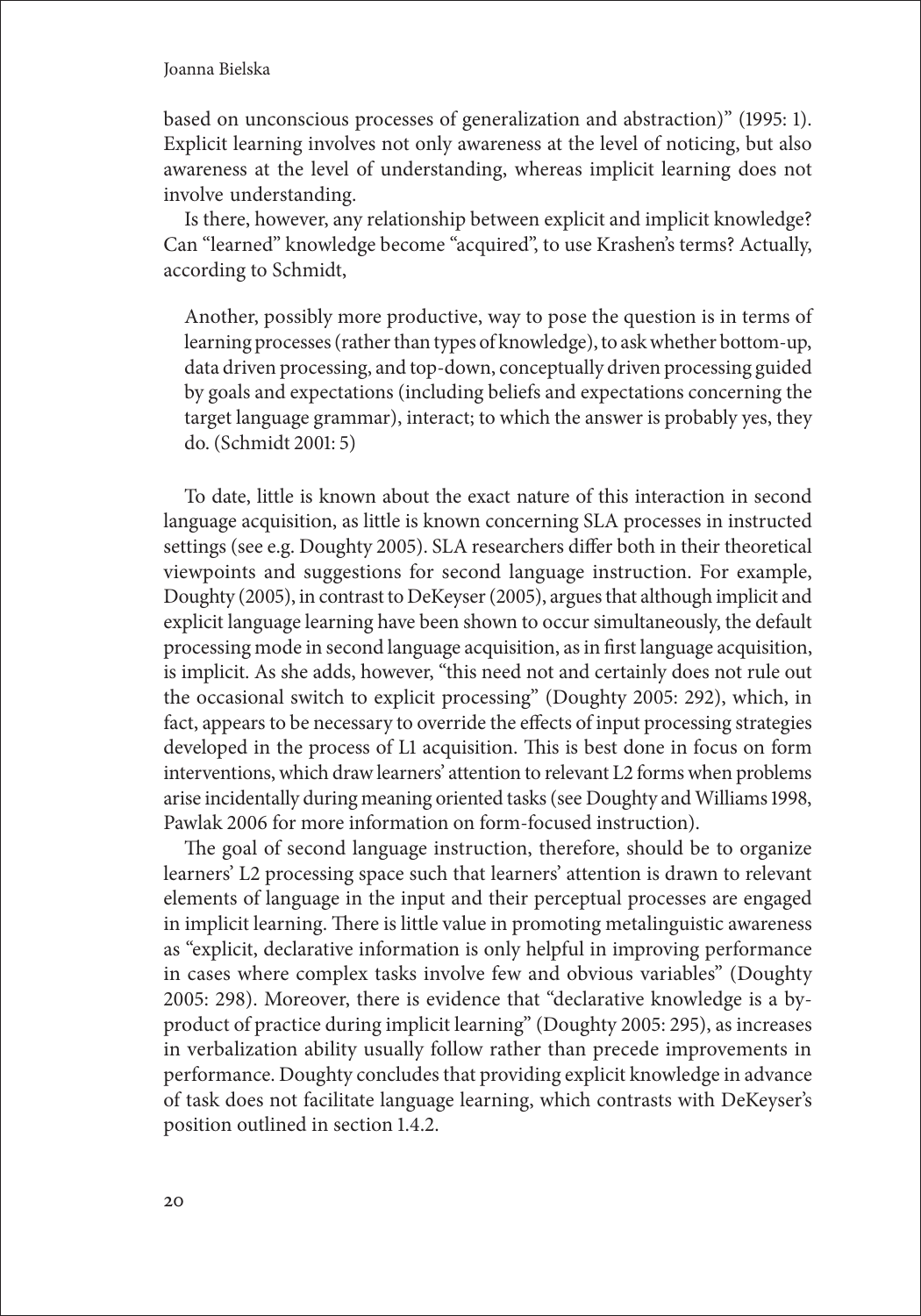Another approach to second language pedagogy focusing on influencing learners' processing of L2 input is **processing instruction** – PI (see e.g. Farley 2005, VanPatten and Cadierno 1993, VanPatten 1996, 2004), a comprehension based approach to grammar intervention designed to alter the processing strategies of the learners and thus affect the kind of intake they derive from the input, which in turn should lead to a change in the developing system (cf. Van Patten and Cadierno 1993, VanPatten and Uludag 2011). In processing instruction, learners receive explicit information about a grammatical structure as well as processing problems which might lead to comprehension mistakes when they encounter it in L2 input. This explicit metalinguistic instruction is followed by structured input activities, "which contain input manipulated in particular ways to push learners away from less-than-optimal processing strategies" (VanPatten and Uludag 2011: 45). Processing instruction is therefore similar to more traditional approaches to grammar instruction in providing learners with explicit knowledge ahead of task. The aim of PI is not, however, turning learners' explicit knowledge into implicit knowledge by proceduralizing it, but redirecting learners' attention in ways that would help learners to overcome the mismatch between their default L1 processing strategy and L2 input, thus facilitating second language acquisition. Some researchers (e.g. Doughty 2005) question the necessity of including the metalinguistic component in processing instruction, suggesting that it is the structured processing component that makes PI effective.

# 1.5 Effectiveness of implicit and explicit learning – some research findings

Relatively few studies in the SLA field have focused on direct controlled comparisons of differential effectiveness of explicit and implicit learning. All such experimental studies reviewed in DeKeyser (2005), whether conducted in a laboratory context (e.g. DeKeyser 1995, Doughty 1991, N.C Ellis 1993, Robinson 1996, 1997a) or in a real classroom setting (e.g. Scott 1990, VanPatten and Oikkenon 1996) showed a clear advantage for explicit learning, as groups that received the most explicit treatments tended to outperform those that received implicit or at least less explicit training on posttreatment experimental tasks. These findings, however, have to be viewed as tentative, since the studies have been limited in number and targeted very specific structures, for example Welsh initial consonant mutation (N.C Ellis 1993), relative clauses (Doughty 1991), or subject-verb inversion after adverbials (Robinson 1996). Actually, as noted by DeKeyser (2005), there is a need for more studies that would address the issue of differential effectiveness of implicit and explicit learning as a function of the nature of the targeted structure.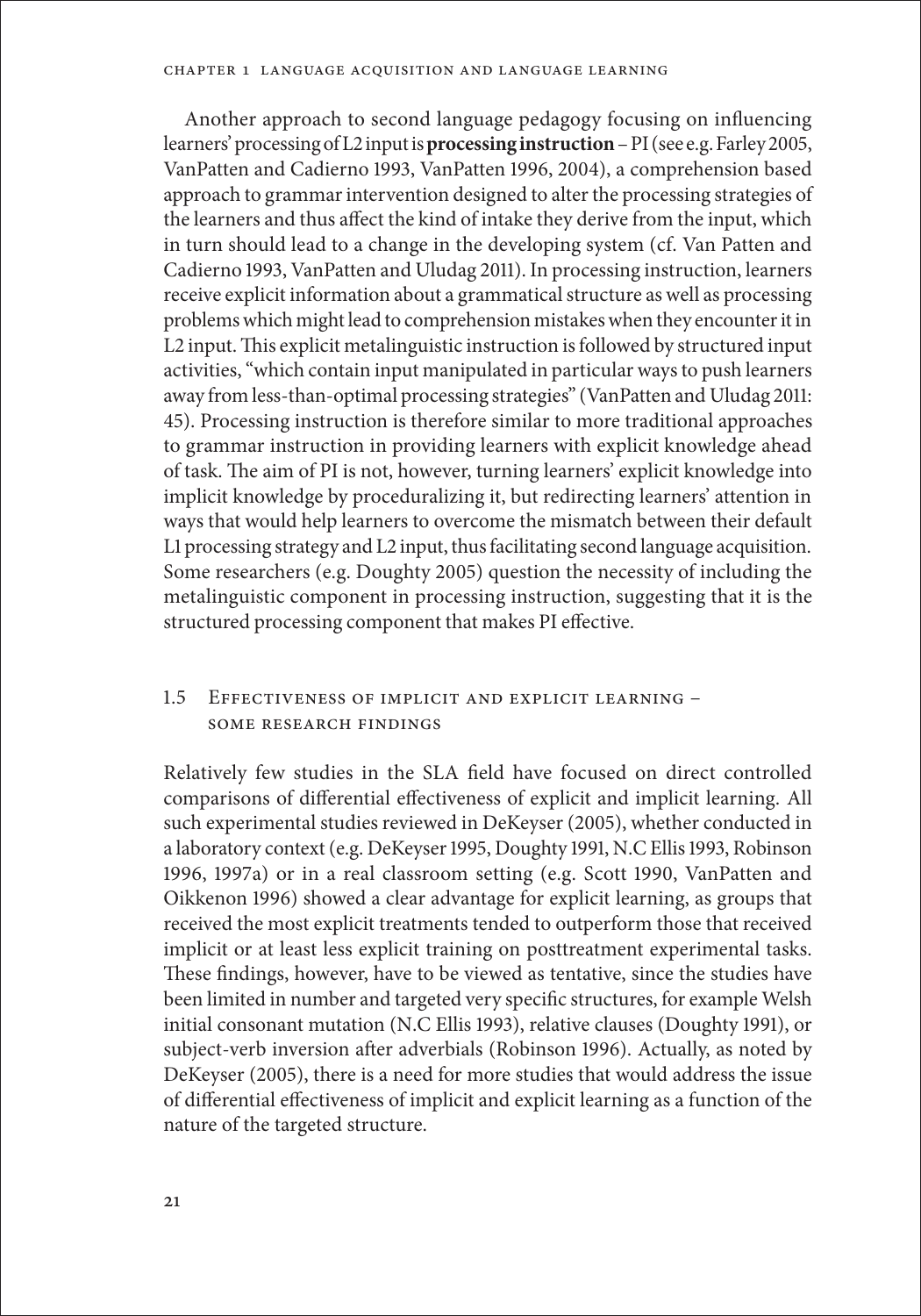It remains unclear, for example, whether abstract knowledge can be gained through implicit learning mechanisms. In spite of extensive research, cognitive psychologists have found it difficult to convincingly demonstrate that implicit learning can lead to internalization of abstract patterns (see e.g. Gomez 1997, Perruchet 1994, Vokey and Brooks 1992; see e.g. Berry 1997 for an alternative view). As noted by DeKeyser (2005), SLA researchers have not been able to show any significant unconscious learning of abstract patterns either. Although this may be the effect of imperfect research methodology, for now it seems that implicit learning is best for learning concrete, if complex, elements.

Having reviewed the limited number of studies that tried to compare the effectiveness of implicit and explicit learning as a function of the nature of the grammar element to be learned, that is its difficulty related to complexity, level of abstractness, as well as rule scope, rule reliability, and salience (see e.g. Bardovi-Harlig 1987; DeKeyser 1995, 2000; Robinson 1996, 1997a; Williams 1999, quoted in DeKeyser 2005), DeKeyser concluded that "the harder it is to learn something through simple association, because it is too abstract, too distant, too rare, too unreliable, or too hard to notice, the more important explicit learning processes become" (2005: 334). He also stressed that the effectiveness of explicit instruction will vary depending on the subjective difficulty of the rule, described as "the ratio of the rule's inherent complexity to the student's ability to handle such a rule" (2005: 331), which is where individual differences in language aptitude may play a role.

The role of individual differences in implicit and explicit adult second language learning was examined by Robinson (1997b), who designed an experimental study to, among other things, test the claims of Krashen (1981, 1985) and Reber (1993) that individual differences in cognitive abilities, operationalized for example in language aptitude tests, will only be related to the effects of learning which is under conscious control, not to the effectiveness of implicit learning which occurs in the absence of awareness. He found some support for Krashen's claims as the correlations between aptitude measures and accuracy scores on a grammaticality judgement task were low and statistically non-significant for the subjects' learning under incidental, meaning-focused condition, and much higher and statistically significant for an Instructed, form-focused condition.

The findings relating to the comparison between conditions based on Reber's (1993) research were more mixed, as the scores of the subjects in the implicit, instructed-to-remember condition correlated positively with the grammatical sensitivity component of language aptitude (but, interestingly, not the memory component), and the aptitude/accuracy correlations in the explicit rule-search condition depended on the difficulty of the rule (the grammatical sensitivity component correlated with accuracy on easy rule sentences, the memory component with performance on hard rule sentences). The latter finding, actually,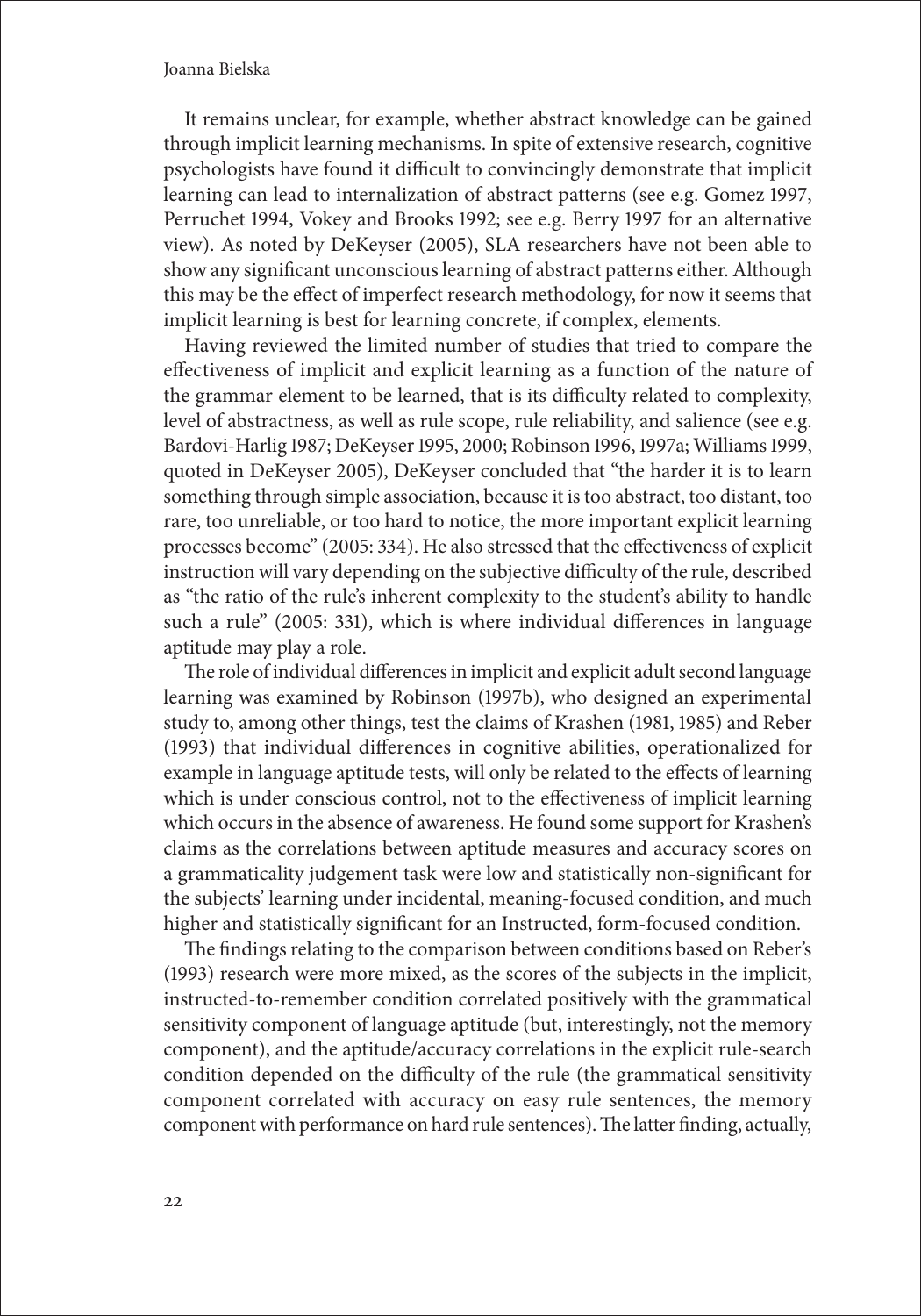fits Reber's predictions. The former one, i.e. the positive correlations between grammatical sensitivity and the accuracy scores in the implicit condition is interpreted by Robinson as indicative of the subjects' spontaneous switch to conscious rule search, despite the task instructions, triggered by individual differences in aptitude.

Actually, Robinson claims that conscious processing was, although to differing degrees, induced by task demands during training in all the conditions under study, and the questionnaire data gathered provide no support for the claim that learning in the incidental and implicit conditions was the result of unconscious processes only. He concludes, therefore, that adult L2 learning under differing conditions is fundamentally similar (and different from child L1 acquisition due to adults' cognitive maturity) because it results mainly from conscious processing strategies adopted in response to task demands. The findings of his study, therefore, support Krashen's and Reber's claims concerning the role of individual differences in explicit learning, they do not provide evidence, however, in support of the claims that implicit learning is superior. In fact, Robinson claims that the results of his study suggest that the dual-system accounts of L2 learning (Krashen 1982, 1985; Paradis 1994; Zobl 1995) may be flawed as learning under incidental vs instructed conditions does not "reflect the processing operations of distinct unconsciously- and consciously-accessed systems" (1997b: 81).

#### 1.6 Methodological concerns

## *1.6.1 Implicit and explicit knowledge – the problem of measurement*

Many of the controversies discussed in the previous sections cannot be easily resolved due to methodological problems. In order to address the issue of implicit/explicit knowledge interface, SLA researchers need research methodology that would enable them not only to obtain valid and reliable evidence of learners' linguistic knowledge but also to distinguish whether this knowledge is represented implicitly, explicitly or, possibly, in both ways (Ellis 2005a, DeKeyser 2005). In the same vein, testing the hypothesis of explicit knowledge being gradually converted to implicit knowledge through practice would only be possible if the relative amount of each at a particular time could be reliably measured. As noted by DeKeyser, "the crux of the issue is finding measures of implicit and explicit learning that are both pure and sensitive, so that they show exactly how much is learned through either process, nothing more and nothing less" (2005: 319). To date, however, no perfect measures of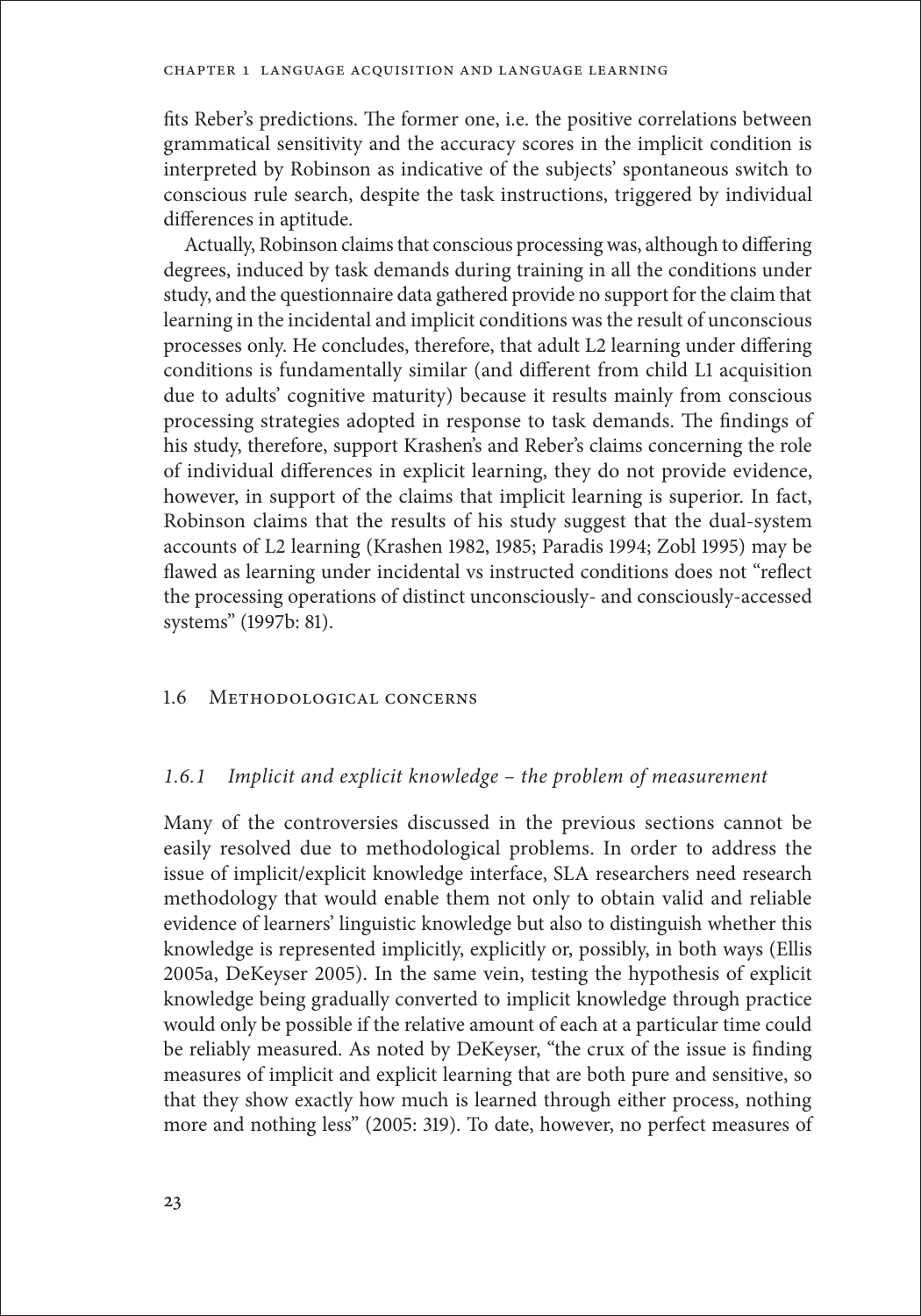this sort have been designed, although there has been some progress in this area, especially with regard to implicit learning (see e.g. Williams 2004, 2005; Hama and Leow 2010; Leung and Williams 2011).

In most studies designed to examine the implicit-explicit dichotomy, researchers try to elicit subjects' knowledge by manipulating conditions in such a way that they are more or less conducive to the retrieval of either implicit or explicit knowledge. Explicit knowledge is usually operationalized as ability to verbalize specific grammatical rules, whereas implicit knowledge is said to be accessed during oral or written production tasks (see e.g. Hu 2002, Macrory and Stone 2000). However, as noted by Douglas (2001), construct validity of the measures used is rarely considered and empirically tested.

In order to address the above issue, Ellis (2005a) designed a test battery composed of five different tasks differing in likelihood of involving subjects' awareness (response based on *feel* vs *rule*), time available (*pressured* vs *unpressured*), focus of attention (*meaning* vs *form*), and the use of metalinguistic knowledge (required or not). The assumption was that "each test would provide a relatively separate measure of either implicit or explicit knowledge according to how it mapped out on these criteria" (Ellis 2005a: 157). Ellis hypothesized, for example, that an oral narrative test would constitute a good measure of implicit knowledge because participants would have no reason to access their metalinguistic knowledge, they would perform under time pressure, focus primarily on meaning, and rely primarily on feel. In contrast, an untimed grammaticality judgment test would measure explicit knowledge as it involved a high degree of awareness, required the use of metalingustic knowledge and focused subjects' attention on form, with the time pressure eliminated. Factor analyses of the scores on the five tests included in the battery demonstrated that the tests, based on Ellis's operational definitions of explicit and implicit knowledge, produced two different factors interpreted as corresponding to the two constructs under investigation. The study thus provided empirical evidence in support of the construct validity of the measures used. However, as Ellis admits, the tests designed constitute "relatively separate measures of implicit and explicit knowledge" (2005a: 153) and providing pure measures of the two types of knowledge is virtually impossible, as tests can only predispose learners to access one or the other type of knowledge. Moreover, even if valid and reliable measures of implicit and explicit knowledge were available, it would still remain unclear to what extent the learning itself may have been implicit or explicit (cf. DeKeyser 2005).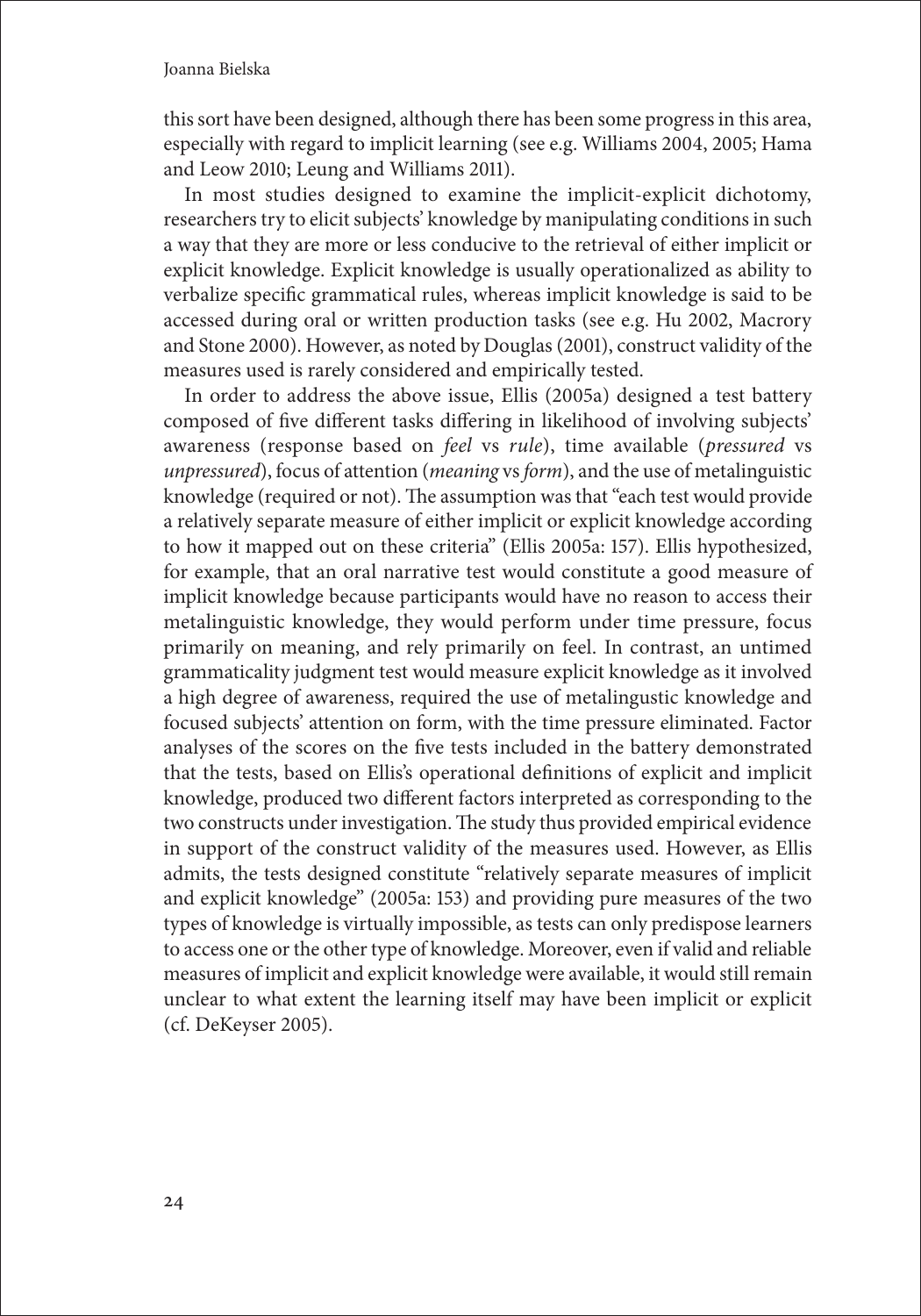# *1.6.2 Implicit and explicit learning – experimental designs*

Both laboratory and classroom-based studies of the differential effect of implicit and explicit learning used experimental designs with varying treatment conditions. As has been already mentioned, most of these studies provided empirical evidence in favour of the hypothesis that explicit instruction and higher degree of awareness result in better performance on post-treatment measures, thus pointing to the advantage for explicit treatments. It should be noted, however, that in some of these studies, explicit treatments were operationalized as simply more explicit than implicit treatments, thus differentiating between **implicit** and **implicit plus explicit** instruction. For example, in DeKeyser's (1995) study of the effect of two types of instruction on two kinds of rules in an artificial grammar, the implicit-inductive treatment was defined as mere exposure to numerous sentence/picture pairs, and explicit-deductive treatment as similar exposure accompanied by explicit explanation of relevant rules. In such a design implicit learning cannot be ruled out in either treatment, and participants in the explicit condition may possess both implicit and explicit knowledge of the target structure, which, as noted by Leung and Williams (2011), would fully explain why on experimental tasks they tend to outperform participants with implicit knowledge only.

Another methodological problem raised by Leung and Williams (2011) is the discrepancy between training and testing tasks used in SLA research in implicit vs explicit learning, which makes the findings biased against implicit learning, as implicit knowledge has been shown to be relatively inflexible and context dependent. The short duration of most the relevant studies may also contribute to the advantage for explicit learning, as the treatments may have been too short for implicit learning to bring learning effects. Moreover, as stressed by DeKeyser (2005), both in the laboratory and classroom-based studies, the type of tests used as a measure of the dependent variable, despite the time pressure introduced in some of them, allowed for some degree of monitoring of explicit knowledge. Actually, commenting on type-of-instruction research findings, Doughty states that "the case for explicit instruction has been overstated" (2005: 274) and interprets the apparent advantage for explicit instruction as "an artifact of cumulative bias" (2005: 274).

The above arguments demonstrate the difficulty involved in designing pure measures of explicit and implicit second language learning. It may actually prove impossible to disentangle the two empirically, especially with the use of behavioural data (cf. Doughty 2005). Therefore, DeKeyser (2005) recommends that SLA researchers follow the advice of cognitive psychologists and "focus on the differential effects of implicit and explicit orientations on learning, rather than on attempts to demonstrate that learning is implicit in some absolute sense" (Stadler and Roediger 1998: 107, quoted in DeKeyser 2005: 339).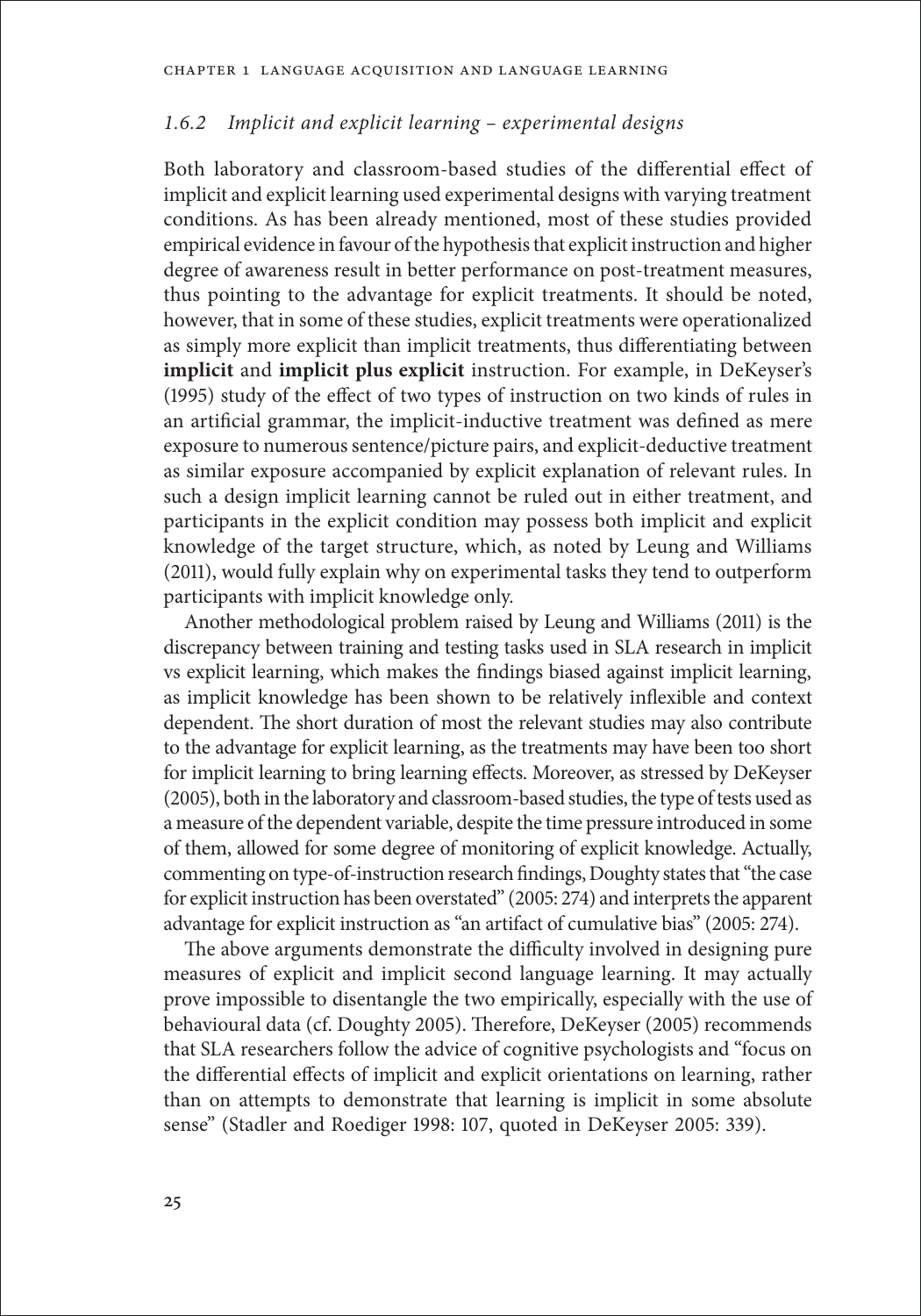# 1.7 From theory to practice – implications for second language instruction

Although SLA research and theory have made considerable advances in recent years, it is still a matter of considerable controversy how to design second language instruction so that it makes second language acquisition both effective and efficient. There is no agreement, among other things, as to the relative role of implicit and explicit learning in developing second language competence as well as the role of implicit and explicit knowledge in language use. There is, as a result, no agreement as to the optimal shape of classroom-based second language instruction. Nevertheless, Ellis (2005b) ventured to draw together findings from different second language research studies and formulated the following set of general principles for language pedagogy, calling them "provisional specifications" and admitting that not all SLA researchers or language teachers would necessarily agree with them:

- Principle 1: Instruction needs to ensure that learners develop both a rich repertoire of formulaic expressions and a rule-based competence.
- Principle 2: Instruction needs to ensure that learners focus predominantly on meaning.
- Principle 3: Instruction needs to ensure that learners also focus on form.
- Principle 4: Instruction needs to be predominantly directed at developing implicit knowledge of the L2 while not neglecting explicit knowledge.
- Principle 5: Instruction needs to take into account the learner's "built-in syllabus".
- Principle 6: Successful instructed language learning requires extensive L2 input.
- Principle 7: Successful instructed language learning also requires opportunities for output.
- Principle 8: The opportunity to interact in the L2 is central to developing L2 proficiency.
- Principle 9: Instruction needs to take account of individual differences in learners.
- Principle 10: In assessing learners' L2 proficiency it is important to examine free as well as controlled production.

Although the dichotomy between implicit and explicit language knowledge is directly addressed only in Principle 4, all of them are partially based on research examining the nature of second language representation and the processes involved in arriving at this representation and could then be discussed in the context of implicit/explicit knowledge interface.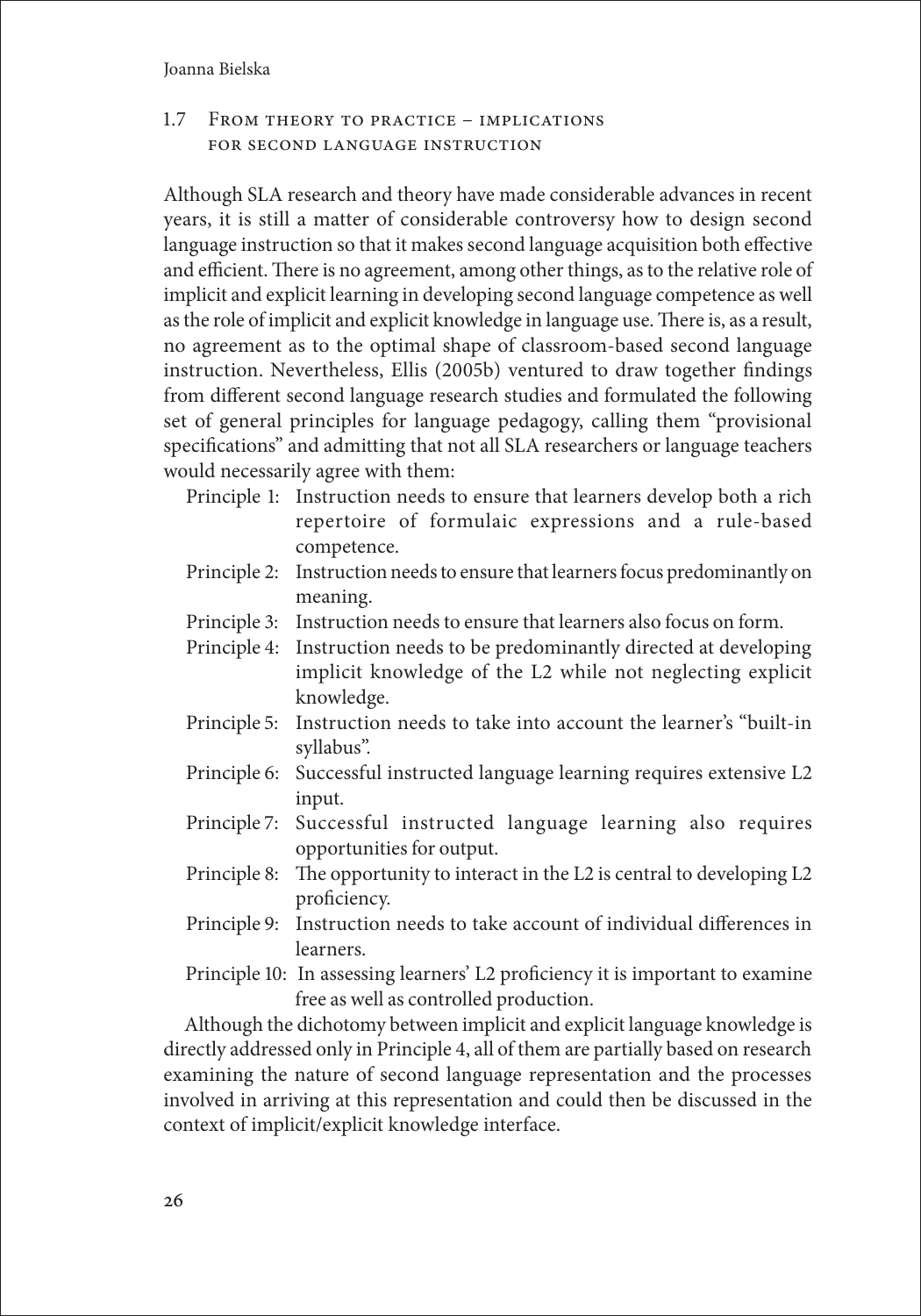As has already been stated, most SLA researchers and theorists would agree that second language competence is primarily represented as implicit knowledge and it is this implicit knowledge that people predominantly draw on in spontaneous, fluent communication in L2. Ellis (2005b) therefore concludes that the ultimate goal of any instructional programme should be developing learners' implicit knowledge of the L2. However, as he rightly notes, there are conflicting theories regarding how this can be achieved, depending on the theorist's stance on the interface issue. For example, according to skill-acquisition theory described above (see e.g., DeKeyser 2001, 2007), learners arrive at implicit knowledge through the process of proceduralization of explicit knowledge. What they need to get past the declarative threshold into proceduralization is the combination of abstract rules and concrete examples as well as practice tasks that allow for the use of declarative knowledge (DeKeyser 2007). Skill acquisition theory thus lends support to the PPP (presentation, practice, production) model of second language instruction. Emergentist theories, on the other hand (see e.g. N.C. Ellis 2005a, 2005b; MacWhinney 1999), emphasise that implicit knowledge of language develops predominantly through implicit learning mechanisms extracting regularities from input. However, explicit knowledge of form-meaning associations can facilitate initial registration of pattern recognizers and thus impact upon subsequent implicit language learning. Internalizing and then analysing formulaic expressions may serve as a basis for the development of implicit rule-based competence (N.C. Ellis 1996, cf. Ellis 2005b).

Irrespective of the differences in these (and other) theoretical positions, there seems to be a consensus in the SLA field that in order to develop implicit language knowledge learners need extensive exposure to L2 input and ample opportunity to engage in communication, production and interaction, which should be taken into account in planning instruction. It is also important to include free production tasks in assessment in order to avoid limiting it to testing explicit language knowledge usually drawn on in controlled production tasks. Finally, while instruction, both implicit and explicit, may facilitate second language acquisition processes and increase learning outcomes, the effects that it brings are constrained by the phenomenon of developmental readiness – the rate of SLA may be speeded up by instruction, its route, however, cannot be altered, i.e. learners must be psycholinguistically ready for receiving instruction on a given structure (see e.g. Ellis 1989, Pienemann 1989; see Ellis 2005b for further discussion).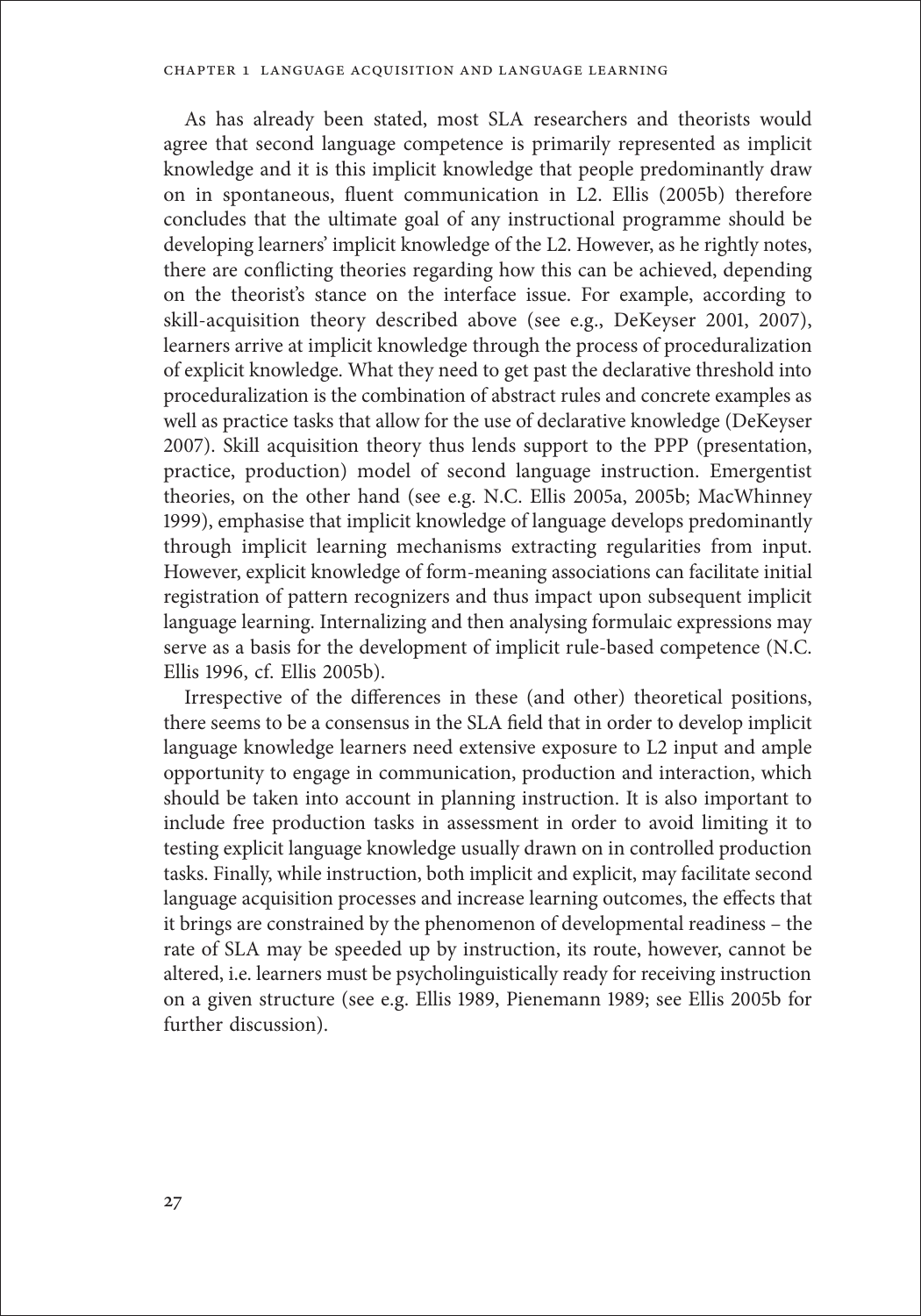## 1.8 Conclusion

As has been shown, the role of awareness in second language acquisition is not without debate. Conducting research in this area is fraught with methodological difficulties, since, as yet, "we do not have a window into the mind" (Sanz and Morgan-Short 2005: 234). Such a window might one day become available thanks to advanced technology used in cognitive neuroscience. As for now, however, neuroimaging studies of bilinguals have produced "inconsistent results and conflicting interpretations" (Paradis 2004: 184). If empirical research on the explicit-implicit dichotomy is to progress, essential improvements in research methodology based on behavioural data are necessary.

As regards the research agenda, many important questions remain to be answered. According to DeKeyser (2005), the issues that need to be addressed include, for example, the interaction between implicit/explicit learning processes and structural characteristics of the learning target (e.g. abstractness, complexity, difficulty, etc.) as well as the three-way interaction of implicit/explicit learning conditions, psycholinguistic features of the learning targets and learners' aptitudes. If progress is to be made in this area, psycholinguistically relevant measures of SLA processing need to be developed (cf. Doughty 2005).

Furthermore, it is important that research findings on implicit and explicit learning not only contribute to second language acquisition theory and cognitive psychology, but also bear some relevance to second language instruction. To this end, while not neglecting narrow controlled experiments conducted in laboratory settings, researchers should conduct more realistic, though less rigorous, experiments in classroom settings to ensure their ecological validity. Simultaneous pursuit of these two lines of research should lead to a better understanding of what actually happens at the implicit/explicit interface.

## **REFERENCES**

- Anderson, J.R. 1990. *Cognitive Psychology and Its Implications.* New York: Freeman.
- Anderson, J.R. 1995. *Learning and Memory: An Integrated Approach.* New York: Wiley.
- BARDOVI-HARLIG, K. 1987. "Markedness and salience in second-language acquisition". *Language Learning* 37: 385–407.
- Berry, D. 1997. *How Implicit Is Implicit Learning?* New York: Oxford University Press.
- Bialystok, E. 1981. "Some evidence for the integrity and interaction of two knowledge sources". In R.W. Andersen (ed.), *New Dimensions in*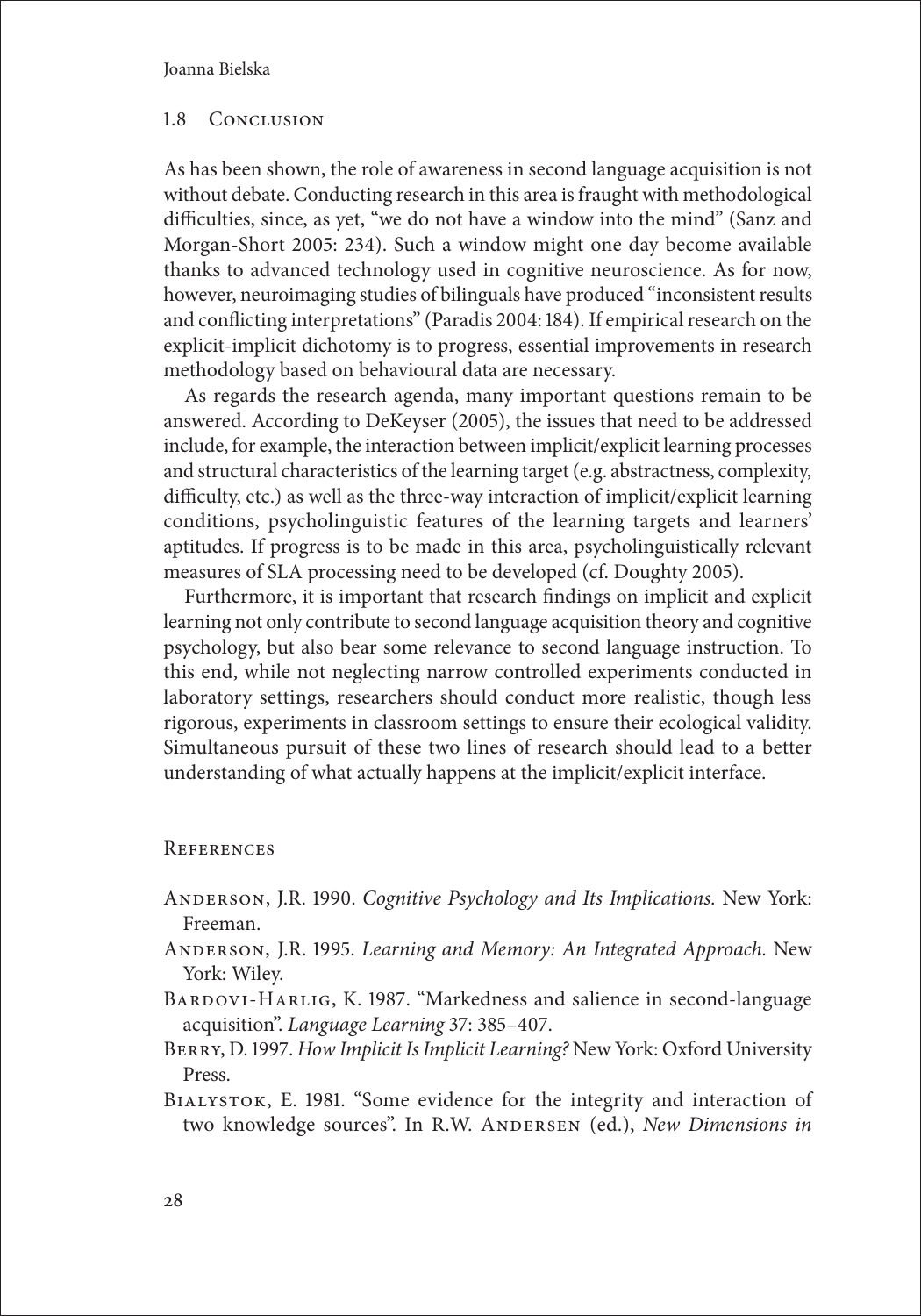*Second Language Acquisition Research.* Rowley, MA: Newbury House, pp. 62–74.

- Bialystok, E. 1994. "Representation and ways of knowing: Three issues in second language acquisition". In N.C. ELLIS (ed.), *Implicit and Explicit Learning of Second Languages.* London: Academic Press, pp. 549–569.
- Bley-Vroman, R. 1989. "The logical problem of second language learning". In S. Gass and J. Schachter (eds.), *Linguistic Perspectives on Second Language Acquisition.* Cambridge, UK: Cambridge University Press, pp. 41–68.
- BLEY-VROMAN, R. 1990. "The logical problem of foreign language learning". *Linguistic Analysis* 20: 3–49.
- Bley-Vroman, R. 2009. "The evolving context of the fundamental difference hypothesis". *Studies in Second Language Acquisition* 31: 175–198.
- Carroll, S.E. 1999. "Putting 'input' in its proper place". *Second Language Research* 15: 337–388.
- Carroll, S.E. 2001. *Input and Evidence: the Raw Material of Second Language Acquisition.* Amsterdam: Benjamins.
- Chomsky, N. 1975. *Reflections on Language.* New York: Pantheon.
- Cook, V. 1993. *Linguistics and Second Language Acquisition.* London: Macmillan.
- Cook, V. 1994. "The metaphor of access to Universal Grammar". In N. Ellis (ed.), *Implicit Learning of Language.* New York: Academic Press, pp. 477–502.
- DeKeyser, R. 1995. "Learning second language grammar rules: an experiment with a miniature linguistic system". *Studies in Second Language Acquisition*  17: 379–410.
- DeKeyser, R. 1997. "Beyond explicit rule learning: Automatizing second language morphosyntax". *Studies in Second Language Acquisition* 19: 195–221.
- DeKeyser, R. 1998. "Beyond focus on form: Cognitive perspectives on learning and practicing second language grammar". In C. DOUGHTY and J. WILLIAMS (eds.), *Focus on Form in Classroom Second Language Acquisition.* New York: Cambridge University Press, pp. 42–63.
- DeKeyser, R. 2000. "The robustness of critical period effects in second language acquisition". *Studies in Second Language Acquisition* 22: 499–533.
- DeKeyser, R. 2001. "Automaticity and automatization". In P. Robinson (ed.), *Cognition and Second Language Instruction.* New York: Cambridge University Press, pp. 125–151.
- DEKEYSER, R. 2005. "Implicit and explicit learning". In C.J. DOUGHTY and M.H. Long (eds.), *The Handbook of Second Language Acquisition.* Oxford, UK: Blackwell Publishing, pp. 313–348.
- DEKEYSER, R. 2007. "Skill acquisition theory". In B. VANPATTEN and J. Williams (eds.), *Theories in Second Language Acquisition: an Introduction.*  Mahwah, NJ: Lawrence Erlbaum Associates, pp. 97–113.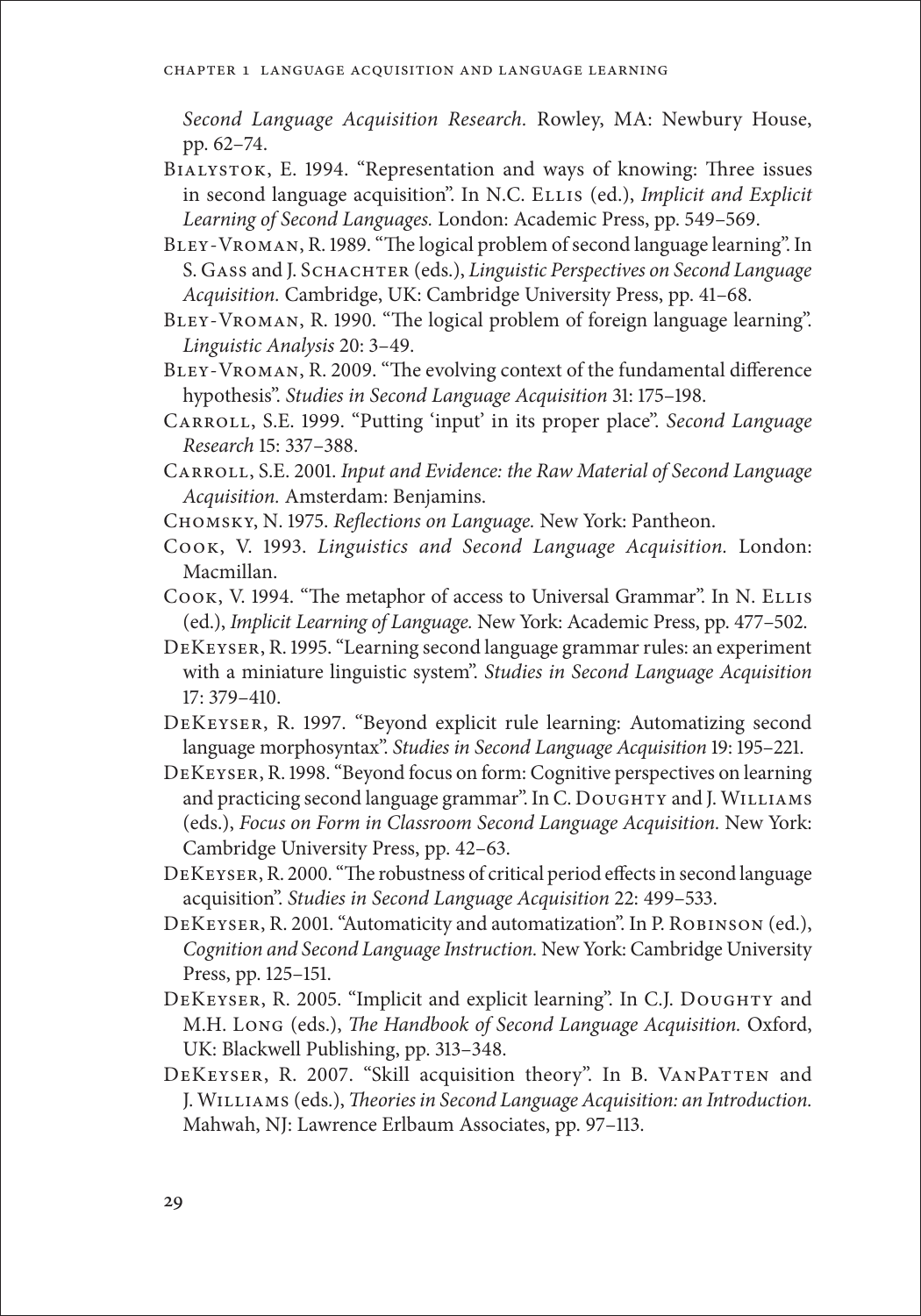- DeKeyser, R. (ed.) 2006. *Practicing in a Second Language: Perspectives from Applied Linguistics and Cognitive Psychology.* New York: Cambridge University Press.
- Doughty, C. 1991. "Second language instruction does make a difference: evidence from an empirical study of SL relativization". *Studies in Second Language Acquisition* 13: 431–469.
- Doughty, C. 1998. "Acquiring competence in a second language: Form and function". In H. Byrnes (ed.), *Learning Foreign and Second Languages: Perspectives in Research and Scholarship.* New York: Modern Language Association, pp. 128–156.
- Doughty, C. 2005. "Instructed SLA: Constraints, compensation, and enhancement". In C.J. Doughty and M.H. Long (eds.), *The Handbook of Second Language Acquisition.* Oxford, UK: Blackwell Publishing, pp. 256–310.
- Doughty, C., and J. Williams (eds.) 1998. *Focus on Form in Classroom Second Language Acquisition.* New York: Cambridge University Press.
- Douglas, D. 2001. "Performance consistency in second language acquisition and language testing: a conceptual gap". *Second Language Research* 17: 442– 456.
- Ellis, N.C. 1993. "Rules and instances in foreign language learning: interactions of explicit and implicit knowledge". *European Journal of Cognitive Psychology*  5: 289–318.
- Ellis, N.C. 1996. "Sequencing in SLA: phonological memory, chunking, and points of order". *Studies in Second Language Acquisition* 18: 91–126.
- Ellis, N.C. 2005a. "At the interface: dynamic interactions of explicit and implicit language knowledge". *Studies in Second Language Acquisition* 27: 305–352.
- Ellis, N.C. 2005b. "Constructions, chunking, and connectionism: The emergence of second language structure". In C.J. DOUGHTY and M.H. LONG (eds.), *The Handbook of Second Language Acquisition.* Oxford, UK: Blackwell Publishing, pp. 63–103.
- Ellis, R. 1989. "Are classroom and naturalistic acquisition the same. A study of the classroom acquisition of German word order rules". *Studies in Second Language Acquisition* 11: 305–328.
- Ellis, R. 2005a. "Measuring implicit and explicit knowledge of a second language: A psychometric study". *Studies in Second Language Acquisition* 27: 141–172.
- Ellis, R. 2005b. "Principles of instructed language learning". *System* 33: 209– 224.
- Ellis, R. (ed.) 2001. *Form-focused Instruction and Second Language Learning.*  Oxford, UK: Blackwell Publishers.
- Farley, A. 2005. *Structured Input: Grammar Instruction for the Acquisition-Oriented Classroom.* New York: McGraw-Hill.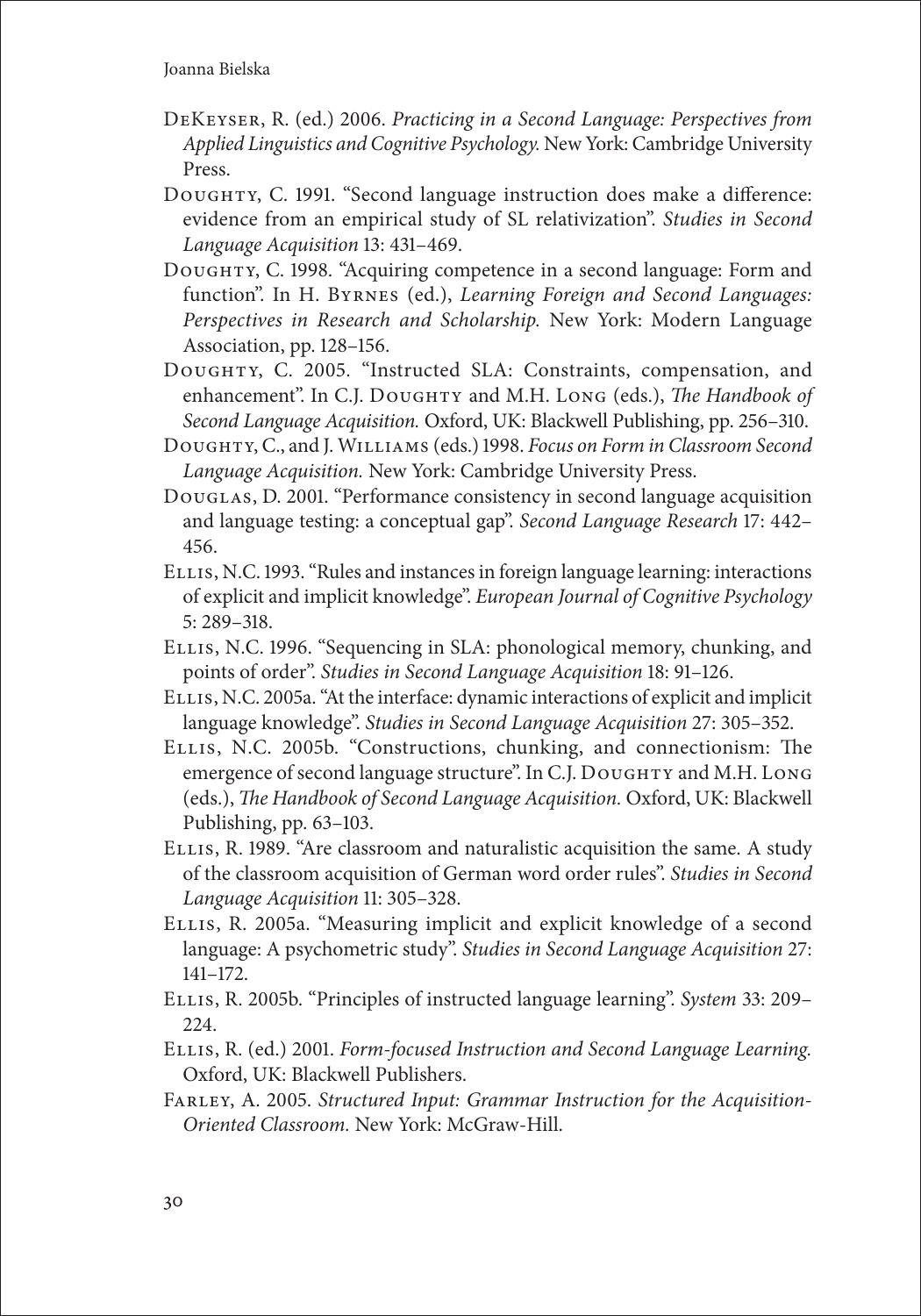- Gass, S. 1997. *Input, Interaction, and the Second Language Learner.* Mahwah, NJ: Lawrence Erlbaum Associates.
- Gomez, R.L. 1997. "Transfer and complexity in artificial grammar learning". *Cognitive Psychology* 33: 154–207.
- Gregg, K.R. 1984. "Krashen's Monitor and Occam's Razor". *Applied Linguistics* 5: 79–100.
- Gregg, K.R. 1989. "Second language acquisition theory: The case for a generative perspective". In S.M. Gass and J. Schachter (eds.), *Linguistic Perspectives on Second Language Acquisition.* New York: Cambridge University Press, pp. 15–40.
- GREGG, K.R. 1996. "The logical and developmental problems of second language acquisition". In W. Ritchie and T. Bhatia (eds.), *Handbook of Second Language Acquisition.* San Diego: Academic Press, pp. 49–81.
- Hama, M., and R. Leow 2010. "Learning without awareness revisited: Extending Williams (2005)". *Studies in Second Language Acquisition* 32: 465– 491.
- Hu, G. 2002. "Psychological constraints on the utility of metalinguistic knowledge in second language production". *Studies in Second Language Acquisition* 24: 347–386.
- HULSTIJN, J. 2005. "Incidental and intentional learning." In: C.J. DOUGHTY and M.H. Long (eds.), *The Handbook of Second Language Acquisition.* Oxford, UK: Blackwell Publishing, pp. 349–381.
- Krashen, S.D. 1989. "We acquire vocabulary and spelling by reading: additional evidence for the input hypothesis". *Modern Language Journal* 73: 440–465.
- Krashen, S.D. 1981. *Second Language Acquisition and Second Language Learning.* Oxford: Pergamon Press.
- Krashen, S.D. 1982. *Principles and Practice in Second Language Acquisition.*  Oxford: Pergamon Press.
- Krashen, S.D. 1985. *The Input Hypothesis: Issues and Implications.* London: Longman.
- Krashen, S.D. 1992. "Formal grammar instruction: Another educator comments". *TESOL Quarterly* 26: 409–411.
- Krashen, S.D. 1994. "The input hypothesis and its rivals". In N.C. Ellis (ed.), *Implicit and Explicit Learning of Language.* London: Academic Press, pp. 45–77.
- Krashen, S.D., and T. Terrell 1983. *The Natural Approach: Language Acquisition in the Classroom.* San Francisco: Alemany Press.
- Larsen-Freeman, D., and M.H. Long 1991. *Introduction to Second Language Acquisition Research.* New York: Longman.
- Larsen-Freeman, D., and N.C. Ellis (eds.) 2006. *Language Emergence: Implications for Applied Linguistics. Applied Linguistics* 27 (special issue).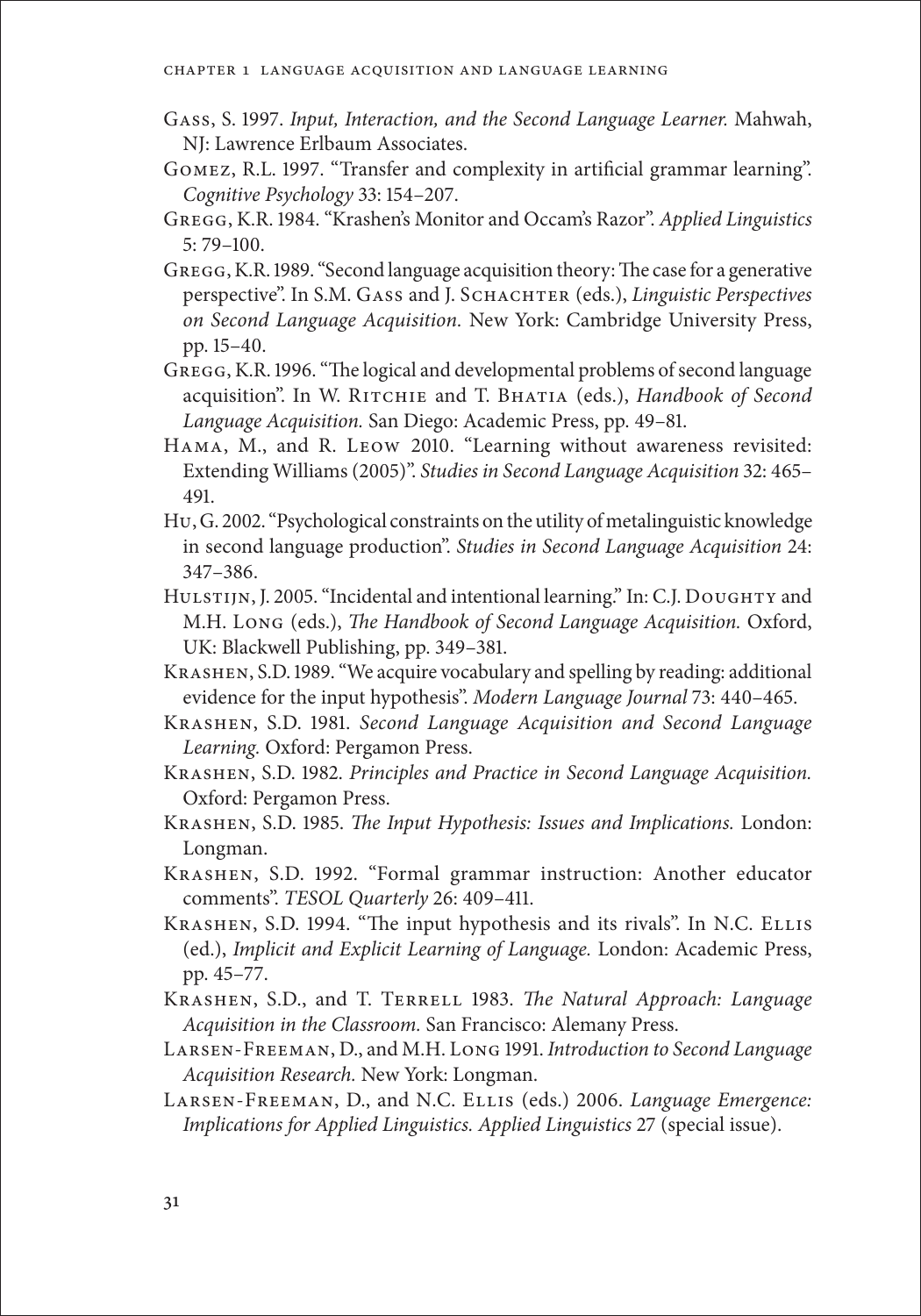- Leung, J.H., and J.N. Williams 2011. "The implicit learning of mappings between forms and contextually derived meanings". *Studies in Second Language Acquisition* 33: 33–55.
- Long, M.H. 1983. "Does second language instruction make a difference? A review of the research". *TESOL Quarterly* 17: 359–382.
- Long, M.H., and P. Robinson 1998. "Focus on form: Theory, research, and practice". In C. Doughty and J. Williams (eds.), *Focus on Form in Classroom Second Language Acquisition.* New York: Cambridge University Press, pp. 42–63.
- MACRORY, G., and V. STONE 2000. "Pupil progress in the acquisition of the perfect tense in French: The relationship between knowledge and use". *Language Teaching Research* 4: 55–82.
- MacWhinney, B. 2001. "The competition model: the input, the context, and the brain". In P. Robinson (ed.), *Cognition and Second Language Instruction.*  New York: Cambridge University Press, pp. 69–90.
- MacWhinney, B. (ed.) 1999. *The Emergence of Language.* Mahwah, NJ: Lawrence Erlbaum Associates.
- McLaughlin, B. 1987. *Theories of Second Language Learning.* London: Arnold.
- Newell, A., and P. Rosenbloom 1981. "Mechanisms of skill acquisition and the law of practice". In J.R. Anderson (ed.), *Cognitive Skills and their Acquisition.* Hillsdale, NJ: Lawrence Earlbaum Associates, pp.1–55.
- Norris, J., and L. Ortega 2000. "Effectiveness of L2 instruction: a research synthesis and quantitative meta-analysis". *Language Learning* 50: 417–528.
- O'Grady, W. 2005. "The Radical Middle". In C.J. Doughty and M.H. Long (eds.), *The Handbook of Second Language Acquisition.* Oxford, UK: Blackwell Publishing, pp. 43–62.
- PARADIS, M. 1994. "Neurolinguistic aspects of implicit and explicit memory: Implications for bilingualism". In N.C. ELLIS (ed.), *Implicit and Explicit Learning of Language.* London: Academic Press, pp. 393–419.
- Paradis, M. 2004. *A Neurolinguistic Theory of Bilingualism.* Amsterdam: John Benjamins.
- Pawlak, M. 2006. *The Place of Form-focused Instruction in the Foreign Language Classroom.* Kalisz-Poznań: Wydział Pedagogiczno-Artystyczny UAM.
- PERRUCHET, P. 1994. "Defining the knowledge units of a synthetic language: Comment on Vokey and Brooks (1992)". *Journal of Experimental Psychology: Learning, Memory and Cognition* 18: 785–800.
- Pienemann, M. 1989. "Is language teachable? Psycholinguistic experiments and hypotheses". *Applied Linguistics* 10: 52–79.
- Pienemann, M. 1998. *Language Processing and Second Language Development: Processability Theory.* Amsterdam: Benjamins.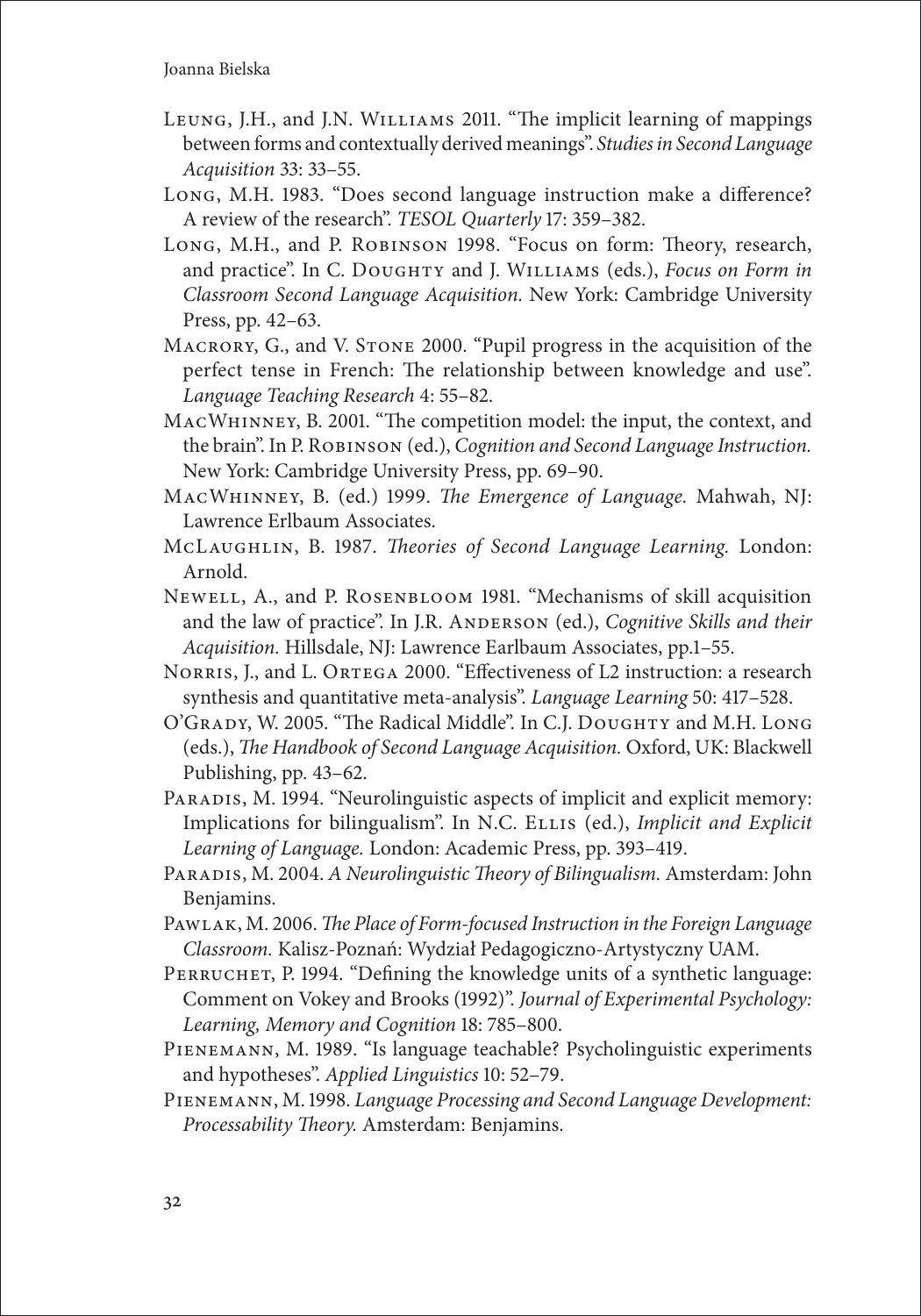- Reber, A.S. 1993. *Implicit Learning and Tacit Knowledge.* Oxford: Clarendon Press.
- Robinson, P. 1995. "Attention, memory and the 'noticing' hypothesis". *Language Learning* 45: 283–331.
- Robinson, P. 1996. "Learning simple and complex second language rules under implicit, incidental, rule-search, and instructed conditions". *Studies in Second Language Acquisition* 18: 27–67.
- ROBINSON, P. 1997a. "Generalizability and automaticity of second language learning under implicit, incidental, enhanced, and instructed conditions". *Studies in Second Language Acquisition* 19: 223–247.
- Robinson, P. 1997b. "Individual differences and the fundamental similarity of implicit and explicit adult second language learning". *Language Learning*  47: 45–99.
- ROBINSON, P. 2005. "Attention and Memory during SLA". In C.J. DOUGHTY and M.H. Long (eds.), *The Handbook of Second Language Acquisition.* Oxford, UK: Blackwell Publishing, pp. 631–678.
- SANZ, C., and K. MORGAN-SHORT 2005. "Explicitness in Pedagogical Interventions: Input, Practice, and Feedback". In K. Sanz (ed.), *Adult Second Language Acquisition: Methods, Theory, and Practice.* Washington, DC: Georgetown University Press, pp. 234–263.
- SCHACHTER, J. 1988. "Second language acquisition and its relationship to Universal Grammar". *Applied Linguistics* 9: 219–235.
- SCHMIDT, R. 1990. "The role of consciousness in second language learning". *Applied Linguistics* 11: 17–46.
- SCHMIDT, R. 1993. "Awareness and second language acquisition". Annual Review *of Applied Linguistics* 13: 206–26.
- SCHMIDT, R. 1994. "Deconstructing consciousness in search of useful definitions for applied linguistics". *AILA Review* 11: 11–26.
- SCHMIDT, R. 1995. "Consciousness and foreign language learning: A tutorial on the role of attention and awareness in learning". In R. SCHMIDT (ed.), *Attention and Awareness in Foreign Language Learning.* Honolulu, HI: University of Hawaii Press, pp. 1–63.
- SCHMIDT, R. 2001. "Attention". In P. ROBINSON (ed.), *Cognition and Second Language Instruction.* New York: Cambridge University Press, pp. 3–32.
- Schwartz, B.D., and R. Sprouse 1996. "L2 cognitive states and the full transfer/full access model". *Second Language Research* 12: 40–72.
- SCOTT, V.M. 1990. "Explicit and implicit grammar teaching strategies: new empirical data". *French Review* 63: 779–789.
- SEGALOWITZ, N. 2005. "Automaticity and Second Languages". In C.J. DOUGHTY and M.H. Long (eds.), *The Handbook of Second Language Acquisition.* Oxford, UK: Blackwell Publishing, pp. 382–408.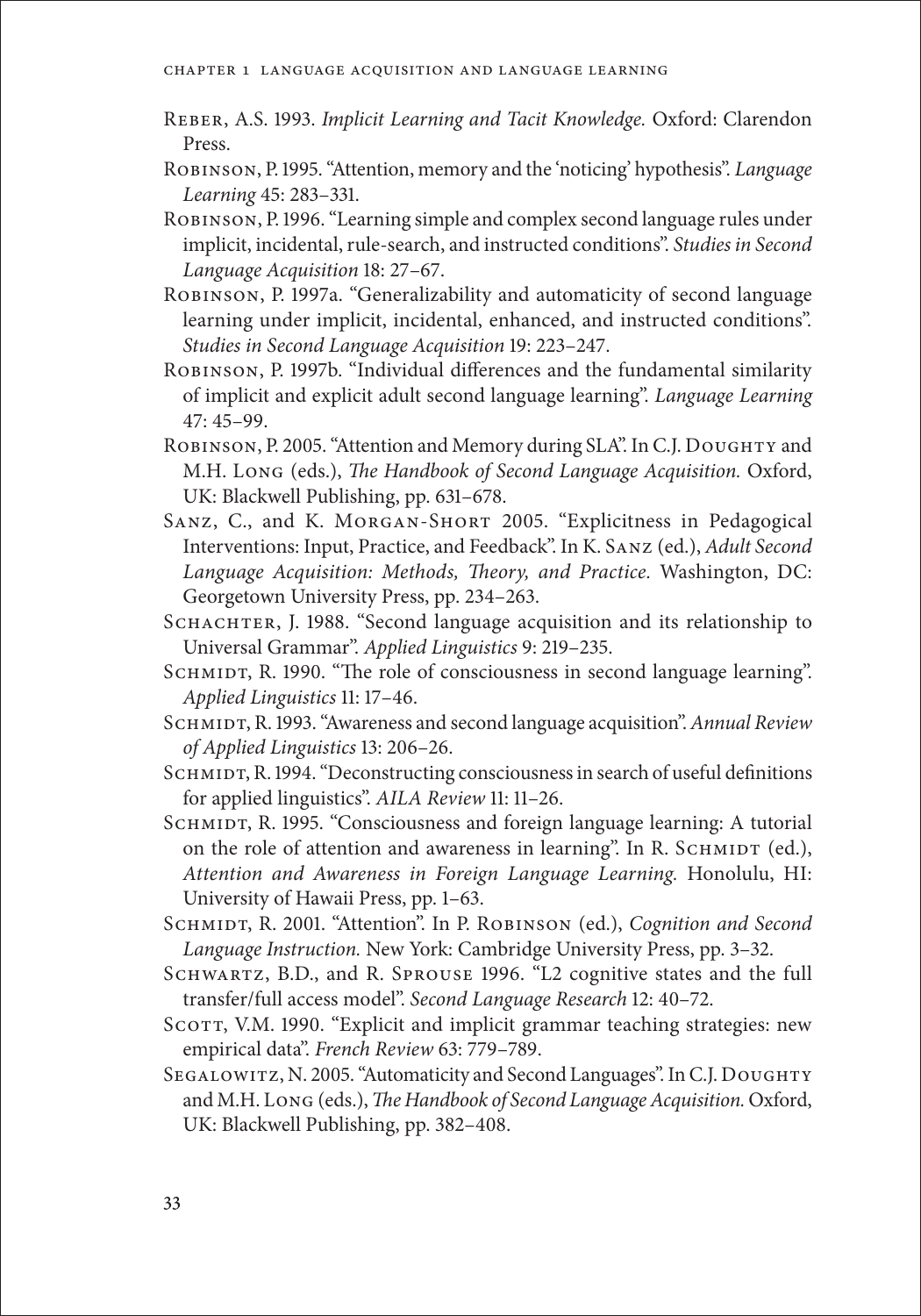- Sharwood-Smith, M. 1994. *Second Language Learning: Theoretical Foundations.* New York: Longman.
- SHARWOOD-SMITH, M. 2007. "Revisiting the role of consciousness with MOGUL". In Z. Han (ed.), *Understanding Second Language Processes.*  Clevedon: Multilingual Matters, pp. 1–15.
- STADLER, M.A., and H.L.I. ROEDIGER 1998. "The question of awareness in research on implicit learning". In M.A. STADLER and P.A. FRENSCH (eds.), *Handbook of Implicit Learning.* Thousand Oaks, CA: Sage, pp. 105–132.
- Tomlin, R., and V. Villa 1994. "Attention in cognitive science and SLA". *Studies in Second Language Acquisition* 16, pp. 185–204.
- Ullman, M.T. 2005. "A cognitive neuroscience perspective on second language acquisition: The declarative/procedural model". In K. Sanz (ed.), *Adult Second Language Acquisition: Methods, Theory, and Practice.* Washington, D.C.: Georgetown University Press, pp. 141–178.
- VanPatten, B. 1996. *Input Processing and Grammar Instruction in Second Language Acquisition: Theory and Research.* Norwood, NJ: Ablex.
- VanPatten, B. 2004. "Input processing in second language acquisition". In B. VANPATTEN (ed.), *Processing Instruction: Theory*, *Research*, and *Commentary.* Mahwah, NJ: Lawrence Erlbaum Associates, pp. 5–32.
- VanPatten, B., and J. Williams (eds.) 2007. *Theories in Second Language Acquisition: an Introduction.* Mahwah, NJ: Lawrence Erlbaum Associates.
- VANPATTEN, B., and O. ULUDAG 2011. "Transfer of training and processing instruction: From input to output". *System* 39: 44–53.
- VANPATTEN, B., and S. OIKKENON 1996. "Explanation versus structured input in processing instruction". *Studies in Second Language Acquisition* 18, pp. 459–510.
- VANPATTEN, B., and T. CADIERNO 1993. "Explicit instruction and input processing". *Studies in Second Language Acquisition* 15: 225–243.
- Vokey, J.R., and L.R. Brooks 1992. "Salience of item knowledge in learning artificial grammars". *Journal of Experimental Psychology: Learning, Memory, and Cognition* 18: 328–344.
- White, L. 2003. *Second Language Acquisition and Universal Grammar.*  Cambridge: Cambridge University Press.
- White, L. 2005. "On the nature of interlanguage representation". In C.J. Doughty and M.H. Long (eds.), *The Handbook of Second Language Acquisition.* Oxford, UK: Blackwell Publishing, pp. 19–42.
- Williams, J.N. 1999. "Memory, attention, and inductive learning". *Studies in Second Language Acquisition* 21: 1–48.
- Williams, J.N. 2004. "Implicit learning of form-meaning connections". In B. VanPatten, J. Williams, S. Rott and M. Overstreet (eds.), *Form Meaning Connections in Second Language Acquisition.* Mahwah, NJ: Erlbaum, pp. 203–218.